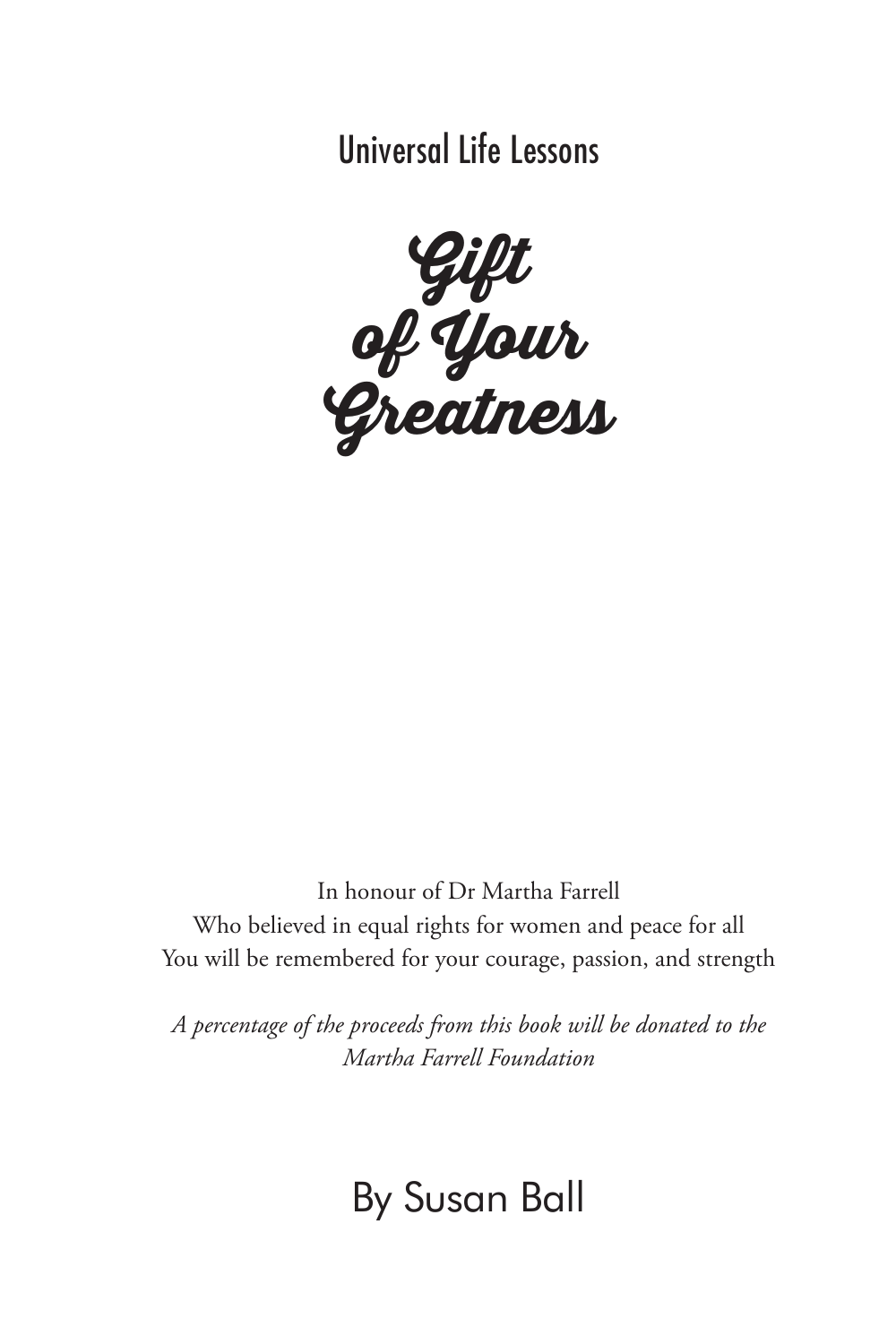#### **Gift of Your Greatness © Susan Ball**

All rights reserved. No part of this publication may be reproduced, stored in a retrieval system, or transmitted in any form or by any means electronic, mechanical, photocopying, recording, or otherwise, without the prior written permission of the author.

| Creator:      | Ball, Susan, author.                 |
|---------------|--------------------------------------|
| Title:        | Gift of Your Greatness / Susan Ball. |
| ISBN:         | 9781925497571 (paperback)            |
|               | 9781925497588 (eBook)                |
| Series:       | Universal Life Lessons: Volume 2.    |
| Subjects:     | Farrell, Martha.                     |
|               | Human rights workers--Biography.     |
|               | Civil rights workers--Biography.     |
|               | Social rights.                       |
|               | Basic needs.                         |
| Dewey Number: | 323.092                              |

National Library of Australia Cataloguing-in-Publication entry:

Permission granted by Dr Rajesh Tandon to use cover photograph of Dr Martha Farrell.

The brilliant blue butterfly on the book cover represents the author's youngest beautiful, bohemian daughter, Anna Rose Paas.

Published by Susan Ball and InHouse Publishing www.universallifelessons.com www.inhousepublishing.com.au

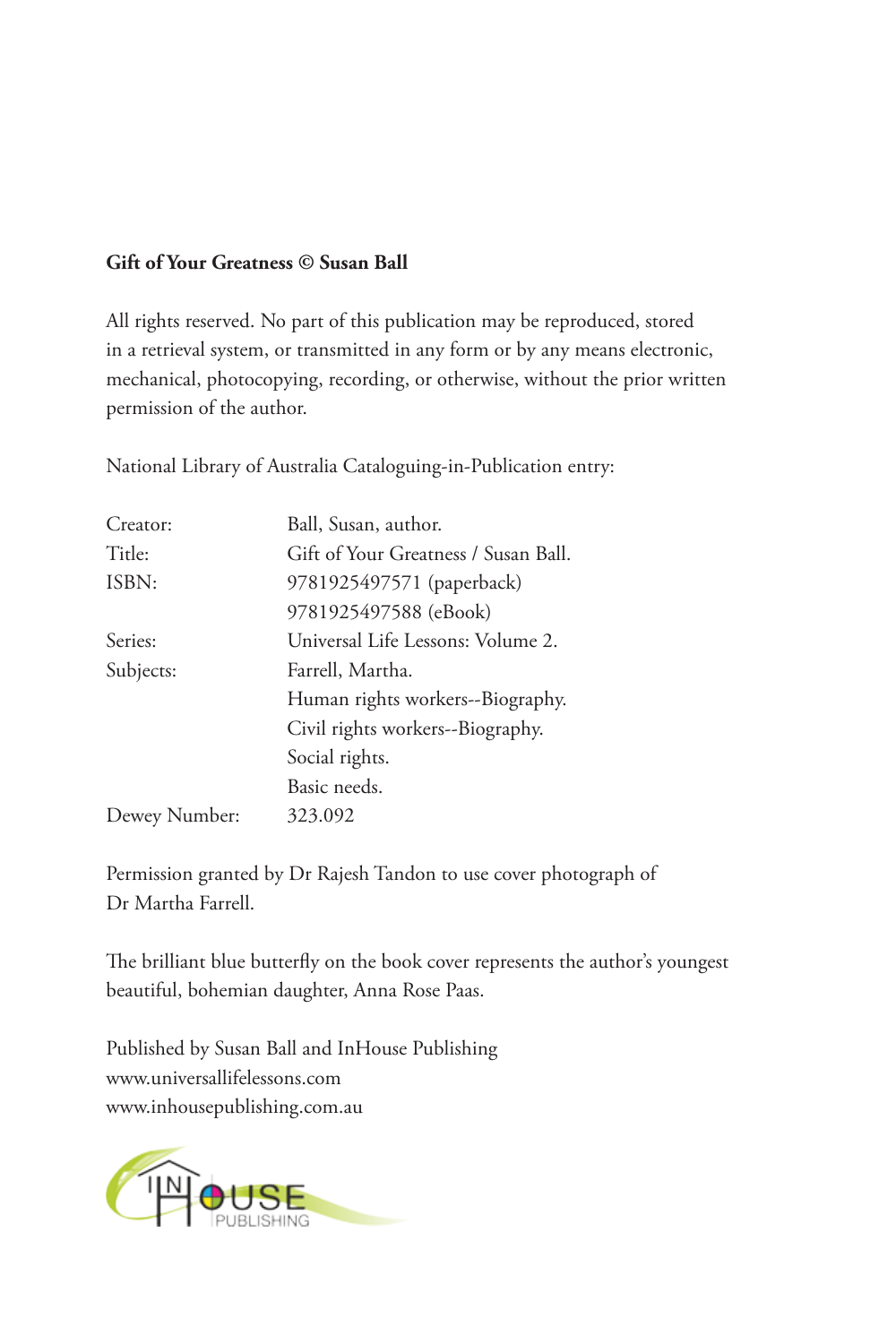This book is dedicated to my dear friend Dr Martha Farrell.<br>Little did I know that Martha and Anna, my daughter,<br>would leave this world only a month apart (Anna on 16<br>April, 2015; Martha on 14 May, 2015). Little did I know that Martha and Anna, my daughter, would leave this world only a month apart (Anna on 16 April, 2015; Martha on 14 May, 2015).

Both women were significant in my life because of what they brought to the world and how they lived. They both had a profound effect on me as they taught me so many life lessons, many of which I have only been able to reflect upon in the last year.

I am grateful for their wisdom and, on the first anniversary of their passing, I felt the strong desire to write this book with a vision of launching it on 'International Day of Peace' (21 September, 2016) in Delhi, Martha's home-town, and to dedicate the book to Dr Martha Farrell.

The concept of the book *Universal Life Lessons: Gift of Your Greatness* started taking shape at the Rotary District 9600 Conference in April 2016, where I wrote down the structure of the book and the timelines.

Since then the book has evolved, with its underpinning purpose focussing on peace and harmony. There is also another important virtue in this book: the gift of serving others before self, and the reminder that we can all be agents for changing people's mindsets so that there is less hatred in the world and more love.

Writing this book has also required significant research to be able to understand more about The Seventeen Sustainable Development Goals, as laid out in 'Transforming our World— The 2030 Agenda for Sustainable Development'. These goals were unanimously adopted by the 193 member states of the United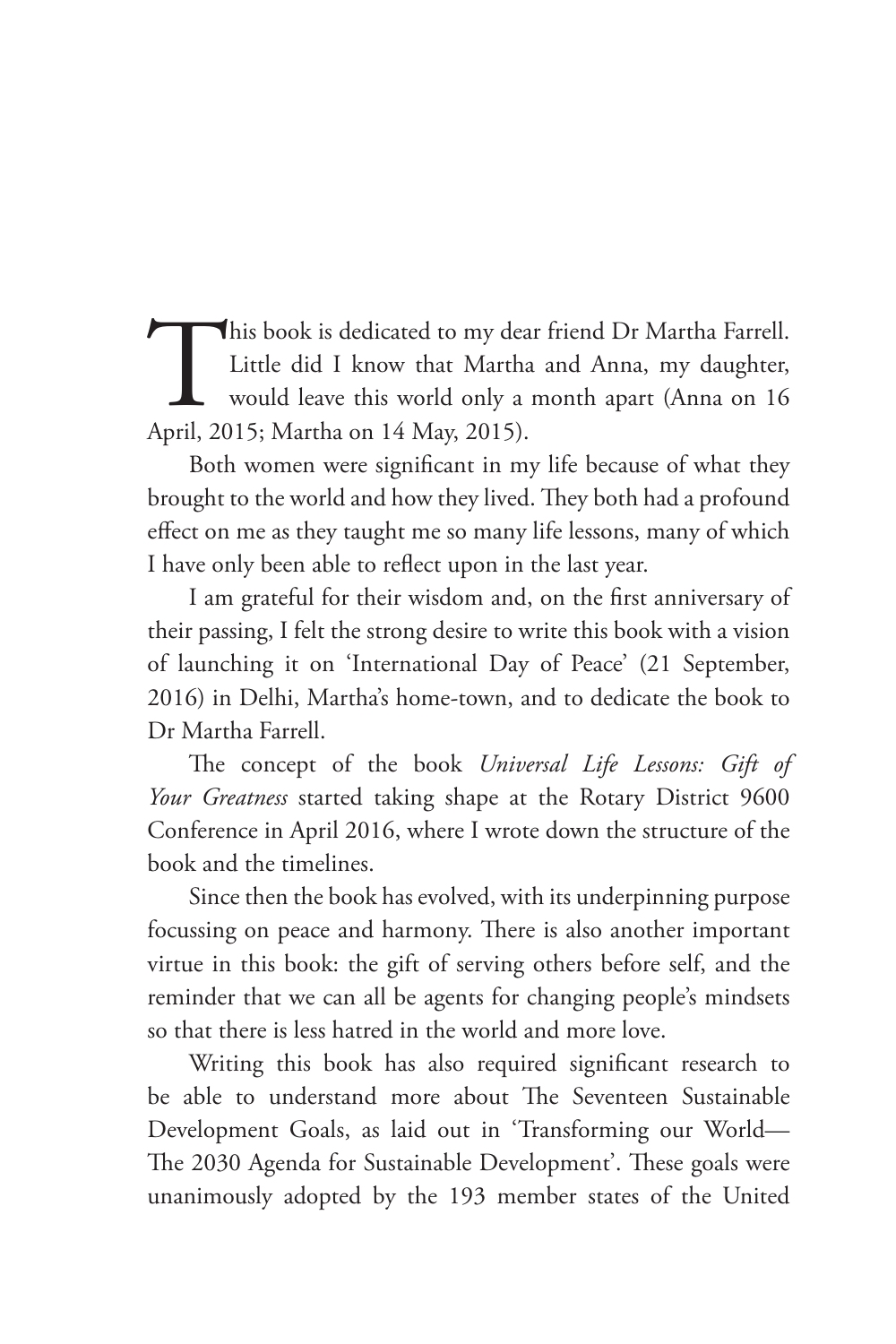Nations at a historic summit of the world's leaders in New York in September 2015. This new ambitious agenda for 2030 calls on countries to begin to make efforts to achieve these goals over the next fifteen years. It aims to end poverty, protect the planet, and ensure prosperity for all.

The Sustainable Development Goals are integral to achieving peace in our time, as development and peace are interdependent and mutually reinforcing. "The Seventeen Sustainable Development Goals are our shared vision of humanity and a social contract between the world's leaders and the people," said UN Secretary-General Ban Ki-Moon. "They are a to-do list for people and planet, and a blueprint for success."

Most of the chapters in this book, like a watercolour, started forming naturally and flowed like true gifts that wanted to be told through sharing people's stories. This is the second book in the 'Universal Life Lessons' series.

I am grateful to Colin Ball, who enabled me to be an engaged and active global citizen thanks to witnessing his tireless work and contribution to the non-government sector throughout the Commonwealth. Thanks to Colin I was blessed to meet, and come to know as friends, Martha, Rajesh, Suheil, and Tariqa.

I am also grateful to all those along my journey who have encouraged me to be a storyteller and now, thanks to your support, I am able to share my next book *Universal Life Lessons: Gift of Your Greatness* with you.

> Susan Ball Author, *Universal Life Lessons* Life Lessons Leader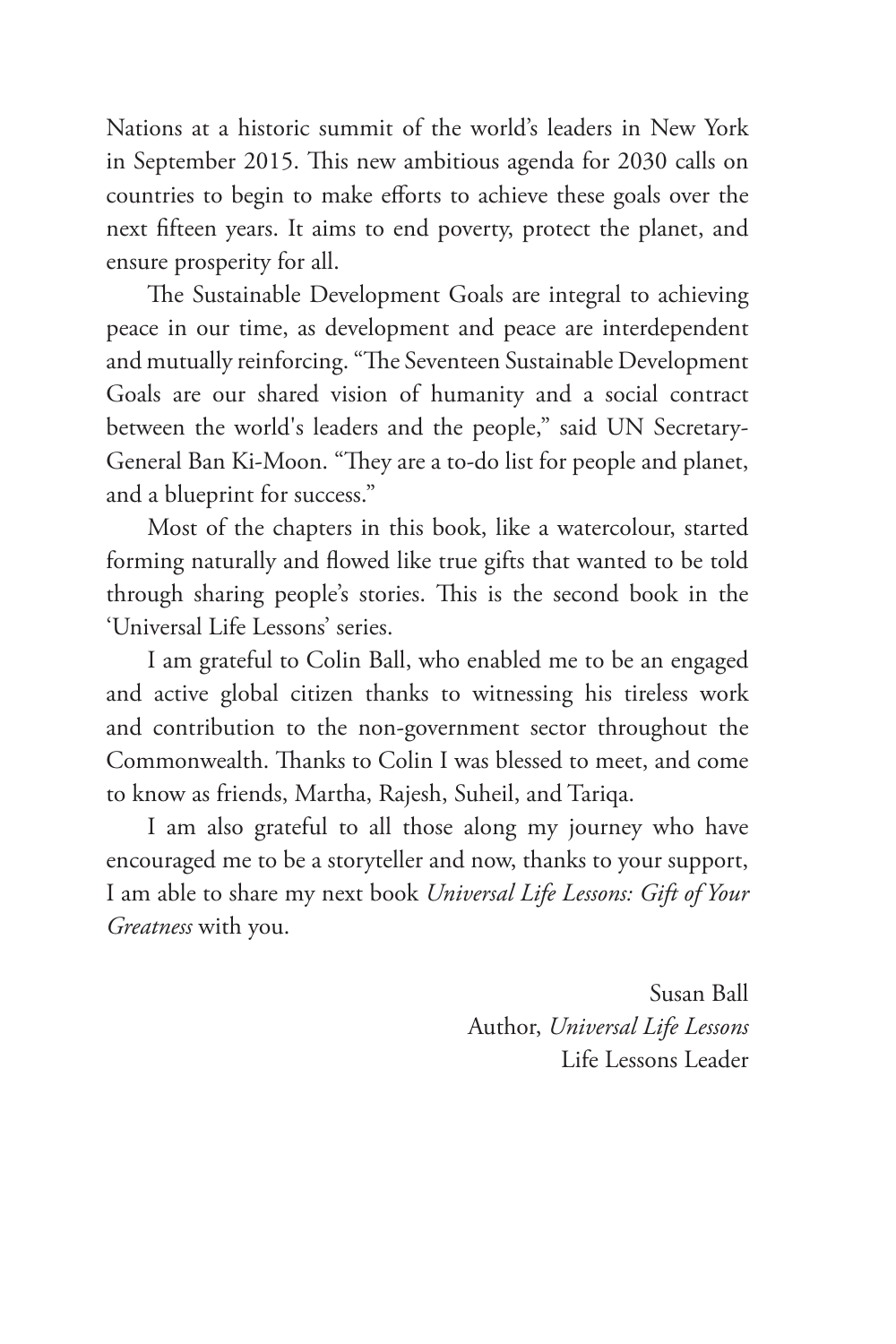# Contents

| Chapter 1:  |                                               |
|-------------|-----------------------------------------------|
| Chapter 2:  |                                               |
| Chapter 3:  |                                               |
| Chapter 4:  | Gift of Serving Others Above Self  33         |
| Chapter 5:  | Gift of Caring, Compassion, and Commitment 55 |
| Chapter 6:  |                                               |
| Chapter 7:  |                                               |
| Chapter 8:  |                                               |
| Chapter 9:  |                                               |
| Chapter 10: | Gift of Peace  129                            |
| Chapter 11: | Gift of Awareness and Enlightenment 139       |
| Chapter 12: | Gift of Respect, Dignity, and Humility  153   |
| Chapter 13: | Gift of Community at One with Nature  167     |
| Chapter 14: |                                               |
| Chapter 15: | Gift of Life Lessons  189                     |
| Chapter 16: | Gift of Martha's Legacy  219                  |
| Chapter 17: |                                               |
|             |                                               |
|             |                                               |
|             |                                               |
|             |                                               |
|             |                                               |

*About the Author*. . 275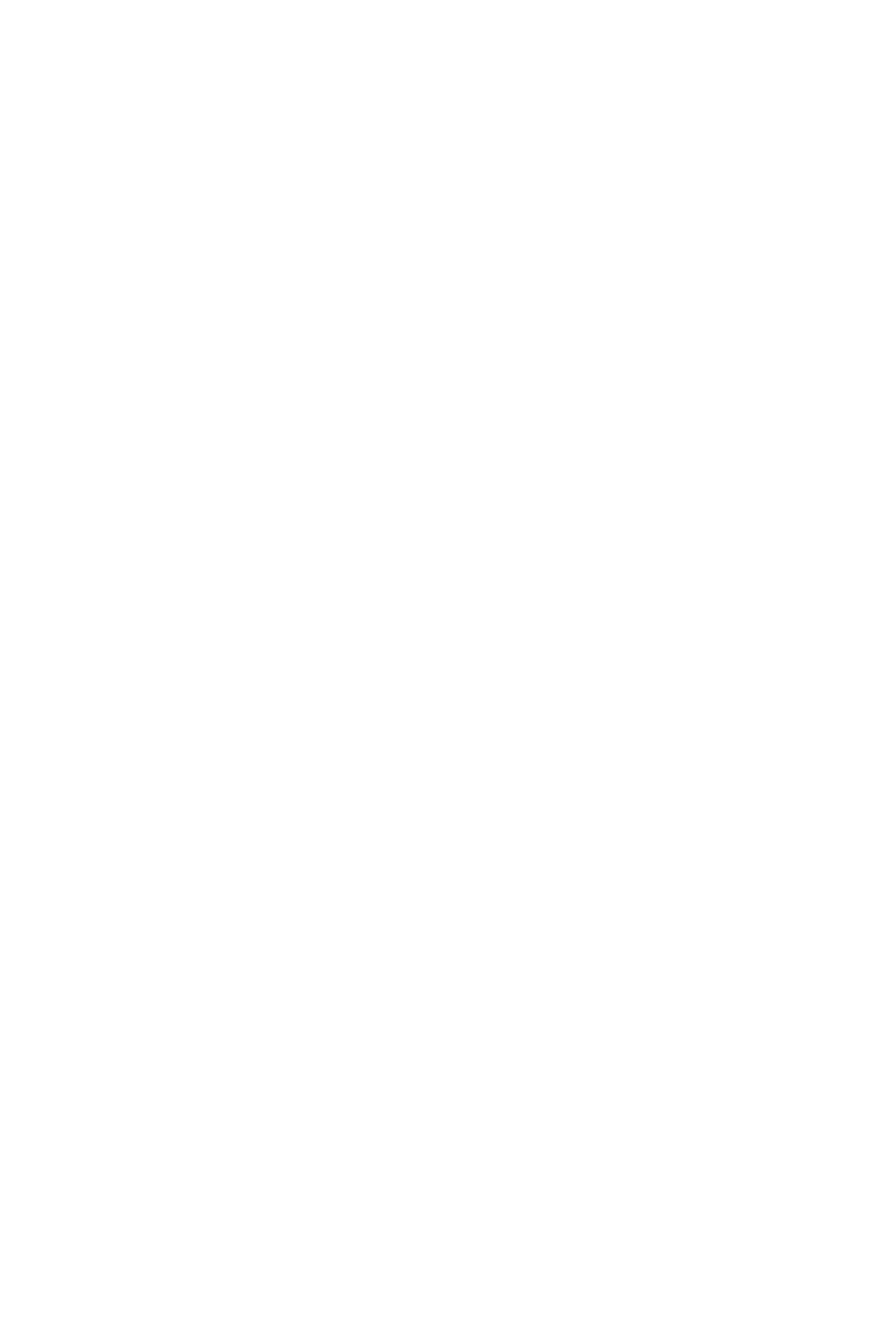# FOREWORD Gift of Life

**Martha Farrell was a passionate civil society leader,** renowned and respected in India and around the world for her work on women's rights, gender equality, and adult education. She was among fourteen people renowned and respected in India and around the world for her work on women's rights, gender equality, and adult education. She was among fourteen people killed in a Taliban attack on a guest house in Kabul, Afghanistan on 13 May, 2015. She had been leading a gender training workshop with the Aga Khan Foundation in Kabul at the time of the attack.

Daughter of Iona and Noel Farrell, Martha was born in Delhi into an Anglo-Indian family. She studied English literature at Delhi University, and did a Masters in social work at the Delhi School of Social Work.

She began her career in 1981 as a literacy worker at Ankur, an NGO working for women's literacy and empowerment in Delhi. She broadened her focus into adult education, where she began her lifelong practice of participatory learning methodology.

In 1991, she co-founded Creative Learning for Change, an NGO consisting of development professionals involved in research, training, and documentation of learning materials for students, teachers, and facilitators in non-formal settings. She remained connected to this initiative throughout her career.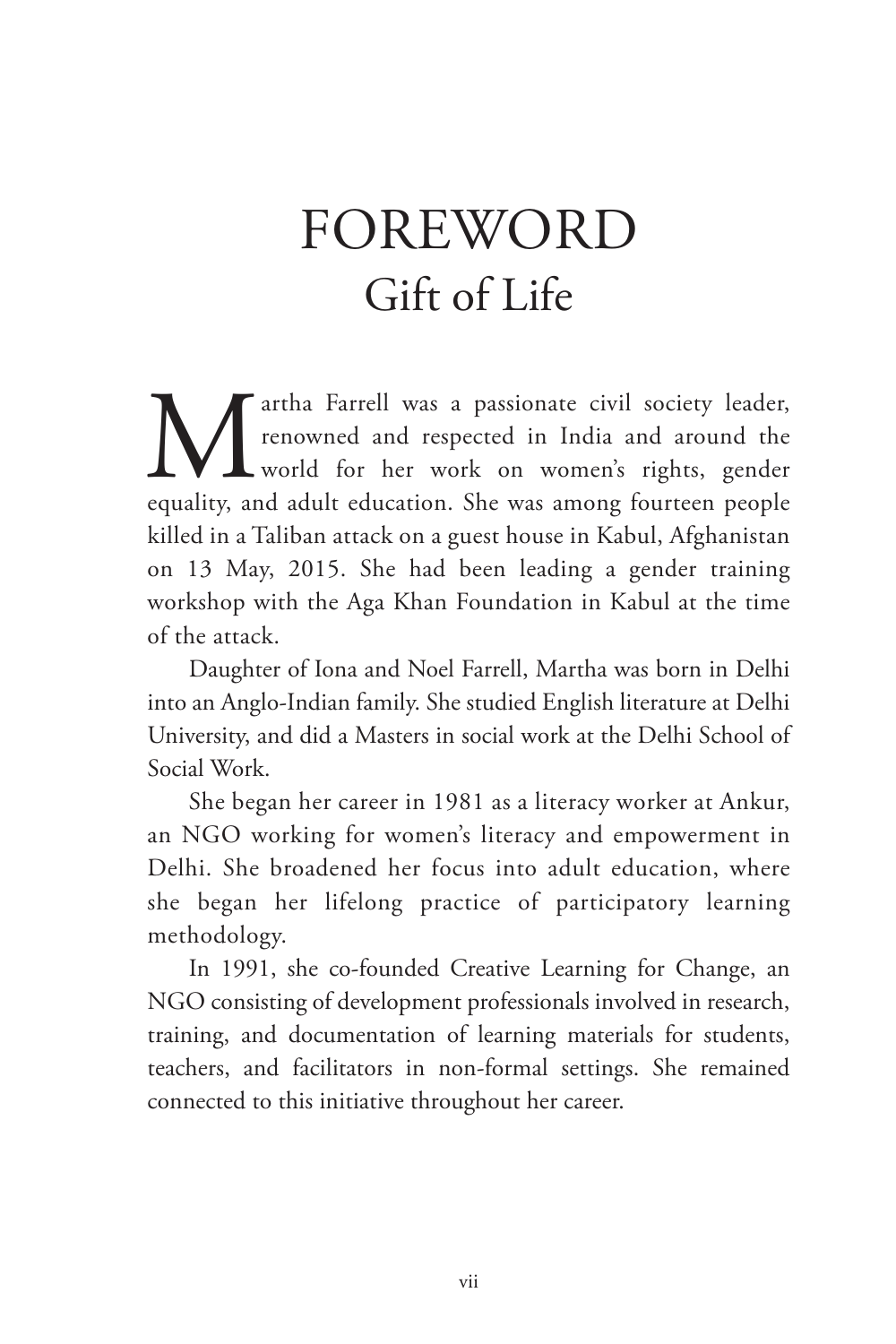# **Remembering Martha**

#### Dear Family Friends

It was on the morning of 14 May, 2015 that we learnt about Martha's death the night before in a terrorist attack in Kabul.

Though a year has passed, and we are taking our lives ahead, it does, at times, seem as if it was only yesterday.

During this long year, I have learnt a great deal about Martha, and myself. Most of all, I have found an enormous ocean of love, care, and support for me, and my children Tariqa and Suheil, from all of you. It is this vast, unending, and spontaneous warmth from you all that has made it possible for the three of us to move our lives forward.

 In some ways, this enormous warmth and continuous support for us over the past twelve months is a reflection of Martha's own journey in this world. We have learnt a great deal about her friendships, her generosity, her firmness, and her sense of justice in everyday life, over this one year. It makes me feel how little I knew Martha while she was physically with us. Yet, there are many of you, especially her family from birth (including her 92-year-old mother) and childhood friends, who know so much more about Martha than my association with her of thirty years.

In this past year, I have been learning more about my two children, and Martha's siblings and friends as well. As I learn to relate with them entirely on my own, without the enabling and protective 'shield' of Martha, I have discovered many of their inner strengths and ways in which Martha influenced them to 'get on with their lives'.

I am also learning a great deal myself in this one year:

- How to be patient with others without 'solving' their problems
- How to arrange engagement functions at home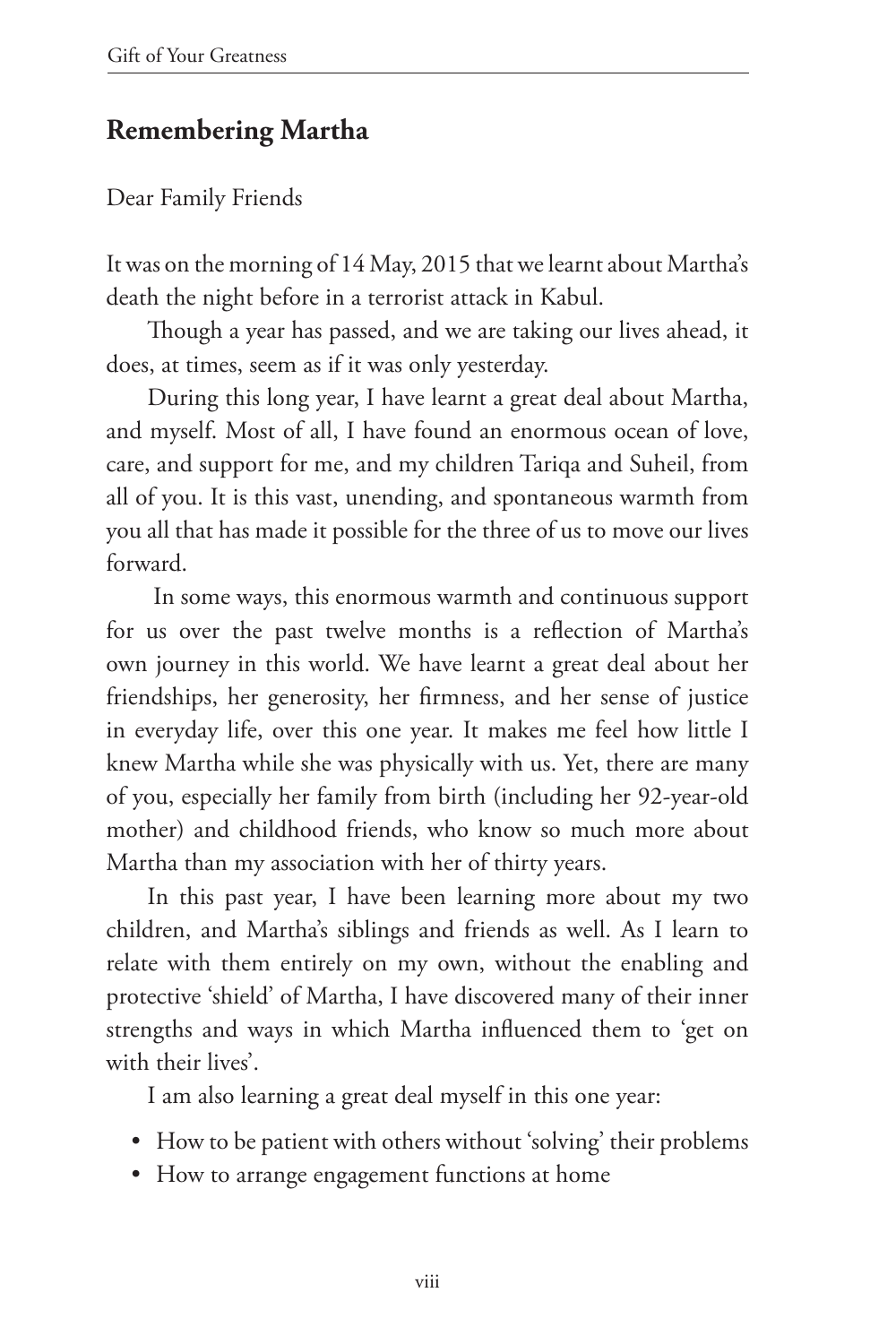- How to be generous with my time and care towards others without them asking for it
- How to share gifts with others thoughtfully
- How to cook tasty food in large quantities
- How to maintain impeccable cleanliness and orderliness in the home, office, and every place I visit (including hotel rooms)

During this past year, with support from my colleagues in PRIA and many of you around the world, we have launched the Martha Farrell Foundation to carry forward the commitment and efforts of Martha towards gender equality and prevention of violence against girls and women.

I am devoting myself to make the Foundation effective in Martha's ways—practical, persistent, personally professional.

In memory of Martha, several friends, colleagues, and family members are doing what they deem appropriate on Martha's anniversary attending a special mass, holding a conversation, visiting a temple, and just thinking of good times with her in this world. Martha is in the spirit world now, and I am only just beginning to get a glimpse of her deep spiritual nature and connections.

In this journey ahead, we look forward to your continued affection, support, and comradery.

> —Dr Rajesh Tandon Martha's loving husband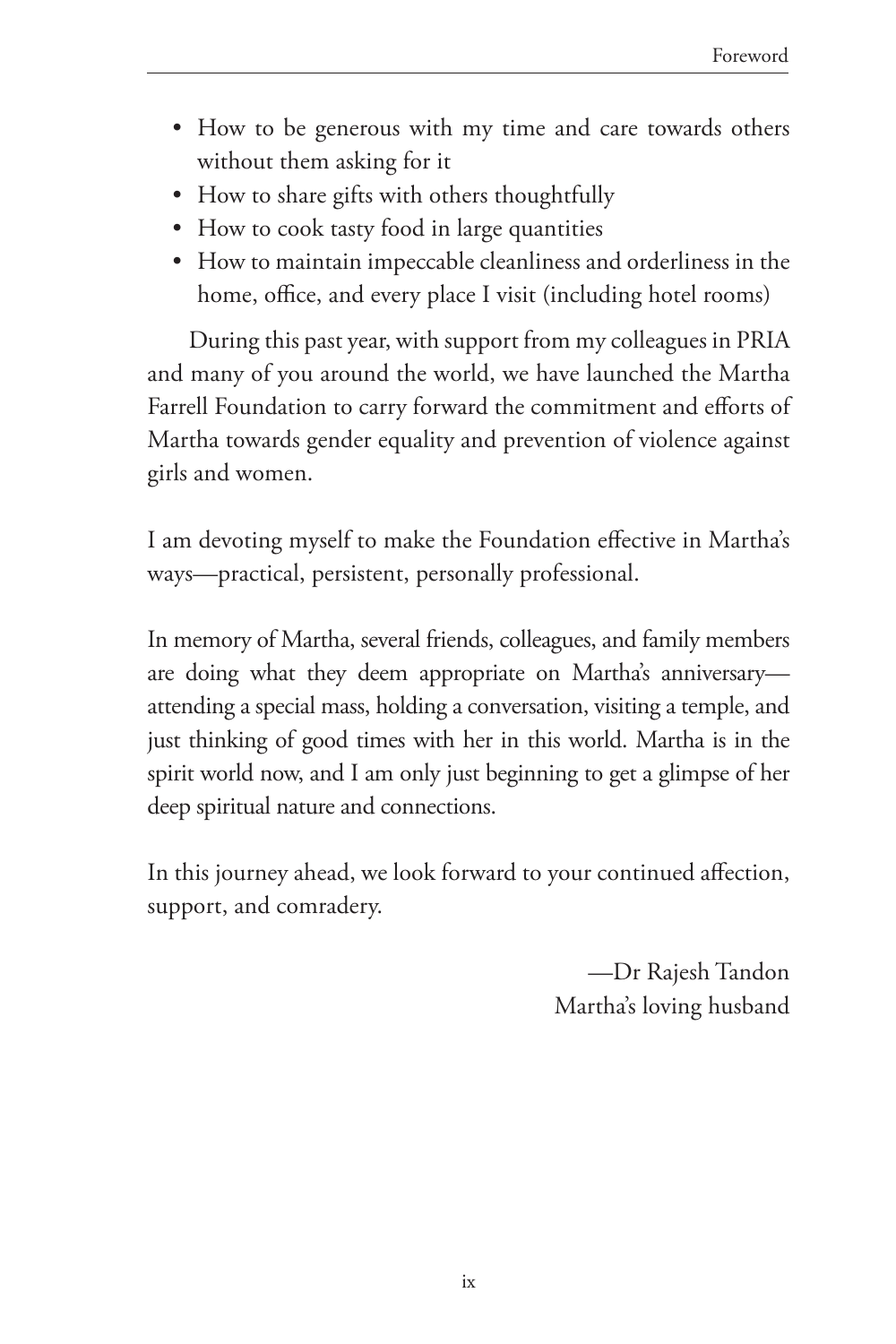# **Sari for Martha**

In the closet in my parents' bedroom there sit two metal trunks, medium sized, one older than the other, where my mother's saris await their fate.

After my mother died, my friend Martha counselled me to not rush into dealing with her things. She assured me that she would help with the difficult decision of keepers and giveaways.

On the appointed day, in advance of her arrival, I emptied the trunks on to the double bed where my mother spent many hours.

My mother read hundreds of books: she read at night and when she could, during the day, always in bed. She listened to her favourite radio stations and programs on the transistor radio. With her back against the headrest, she took up hems of my father's trousers, replaced buttons on his flies and shirts, mended tears in his dhotis, darned holes, put patches in a salwars, knitted sweaters. Sometimes she would spread a newspaper and sit cross-legged to shell peas, peel potatoes, or assemble ingredients for making ladoos.

I spread out the saris, revealing their pulloos, borders, and recalled how she was very fastidious about putting falls on her silk saris herself; no tailor would do. If the length of the sari was too much for her, she would either put it aside for my sister or remove the extra material and then re-hem the edge.

Out here on the bed, there is summer, spring, winter, fall, and seasons in between. Saris for all seasons and occasions: tussar, chanderi, maheshwari, kanjivaram, organdi, organza, handloom, patola, voil, Dacca and such. They are like Martha: she embodies these varieties, I think to myself. She is a like a sari: beautiful, open, generous, expansive, flexible, and adaptable. Her love for people and life is boundless. She can wear all kinds of saris with great ease and grace.

"Oh, look at this, and this," Martha exclaims as she unfurls one sari after another, wraps it around herself and then me to show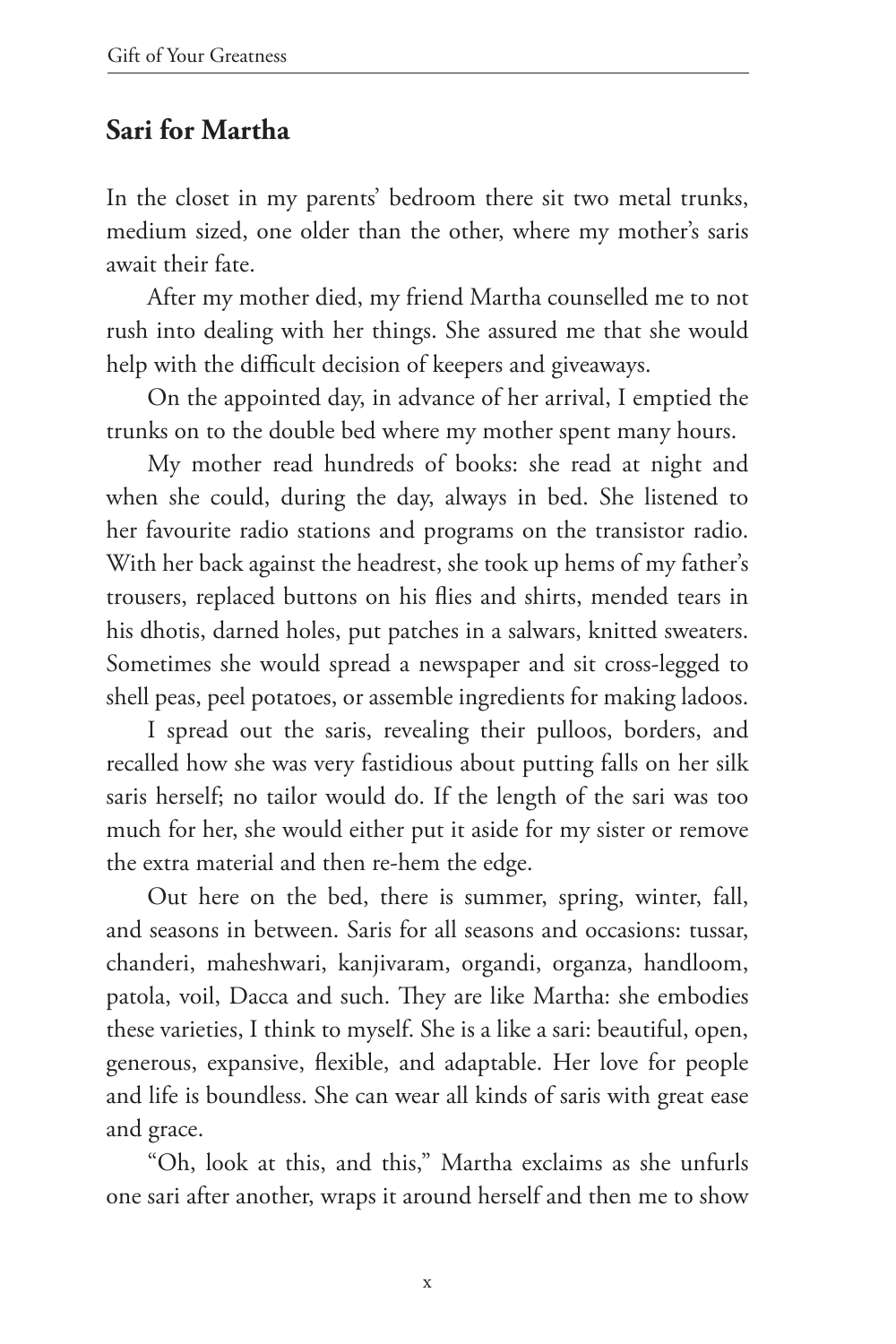their splendour and impact. "Wow, Aunty had such good taste!" she exclaims. "I love the mustard with crimson border. And you need to keep the peach one with tiny flowers embroidered with gold thread. I will get a salwar kammeez made out for you. And save this magenta with a delicate embroidered border for Manisha. She should have some of these: her grandmother's saris. Lucky for me," she laughs. "I have a whole new wardrobe for wearing to all the workshops I am doing from now till June."

And then she recited her destinations: Raipur, Chennai, Delhi, and Kabul.

Two months later, as she sat down to have dinner in the hotel's restaurant after a week's work with women's groups in Kabul, she was shot and killed by a Taliban gunman. She was one of thirteen killed that evening.

Today is the anniversary of her death. I miss you Martha.

—Pramila Aggarwal A dear friend of Martha

### **Martha, My Sister**

Martha was a great friend, sister, chosen family, mentor, confidante, and someone who would have solutions to those problems that I dared attend to. Her words echo in my ears still today, asking, "What is the problem, mushkil kya hai hamien batao?"

It is difficult to describe in words how empowered, unloaded, and supported I felt in those moments. She was my coolest English -speaking friend (in those days). I always looked up to her and wanted to hang out with her. We laughed, did crazy things, and had fun.

I have such beautiful, vivid memories of those golden days. Martha never made me feel less in any way; she was so perfect in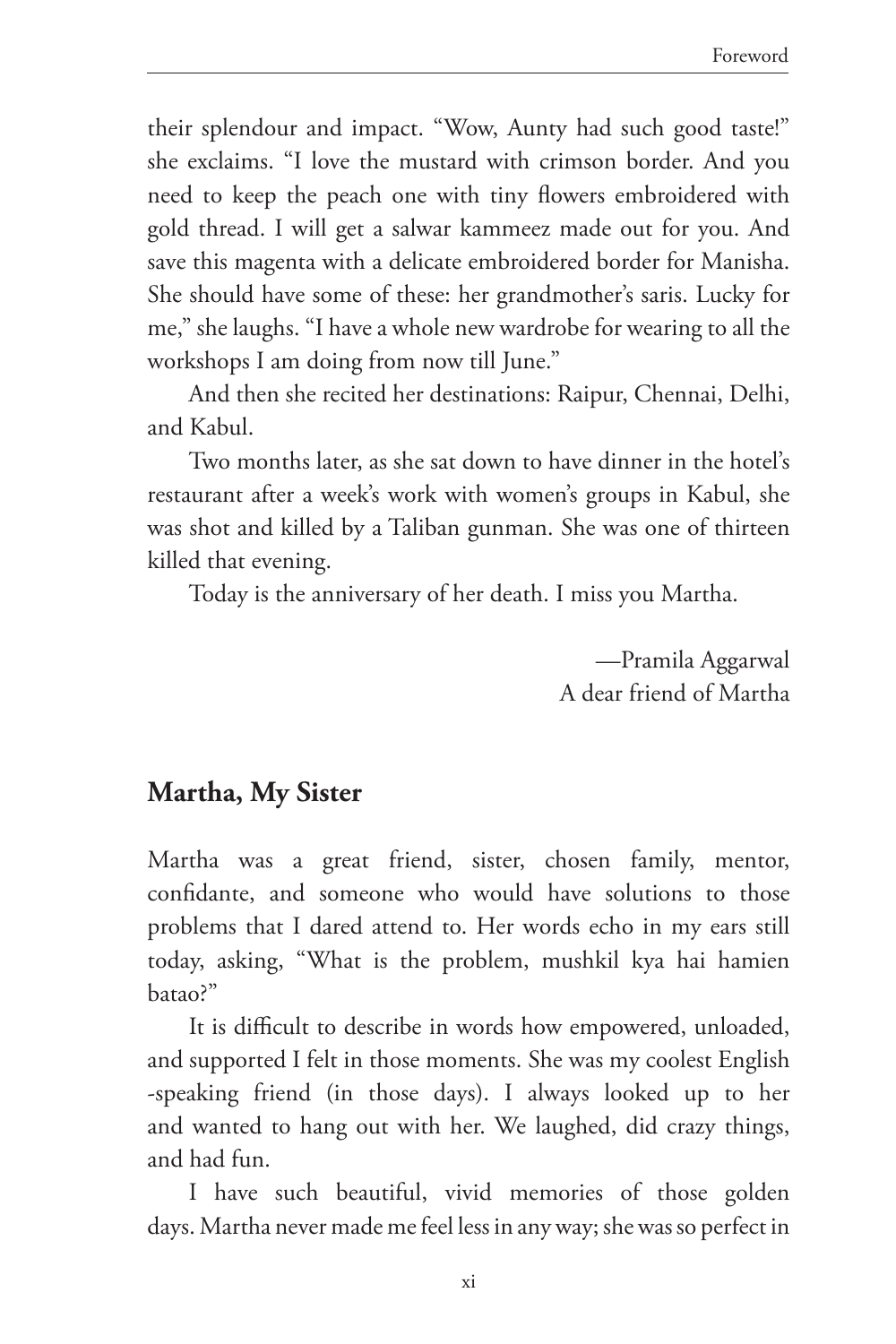my eyes. She had always been there for me in the most difficult times of my life. She has made such a difference in my life … she helped me come out of my cocoon and experience freedom.

Martha will always be missed; her memories are all we have. She will always be with us in spirit.

> —Neelam Sharma Martha's loving sister

### **Caring and Compassionate Friend**

On 14 May, 2016 I reflected on Martha's life and how blessed I was to have known her.

 I am grateful that I have many special memories of being with her, including at my wedding in Cuckfield, West Sussex in June 2002 when Rajesh (Martha's husband) was our best man.

What I recall most about Martha is her gentleness, care, compassion, and nurturing. I also remember her pride as a wife and mother and as an active citizen who had passion and drive for humanitarian causes.

I admired and respected her deeply. I recall that, when she received her doctorate, we exchanged emails, and we both had such a mutual love and respect for one another, both in our personal and professional lives.

In Delhi, I also recall going through the marketplaces with Martha while she looked for the right type of fabric for a sari and taught me that you must always do your research and make sure you make an informed decision. I have applied that learned wisdom wherever I can in my life. Thank you, Martha, *for the gift of your greatness.*

> —Susan Ball Author and a dear friend of Martha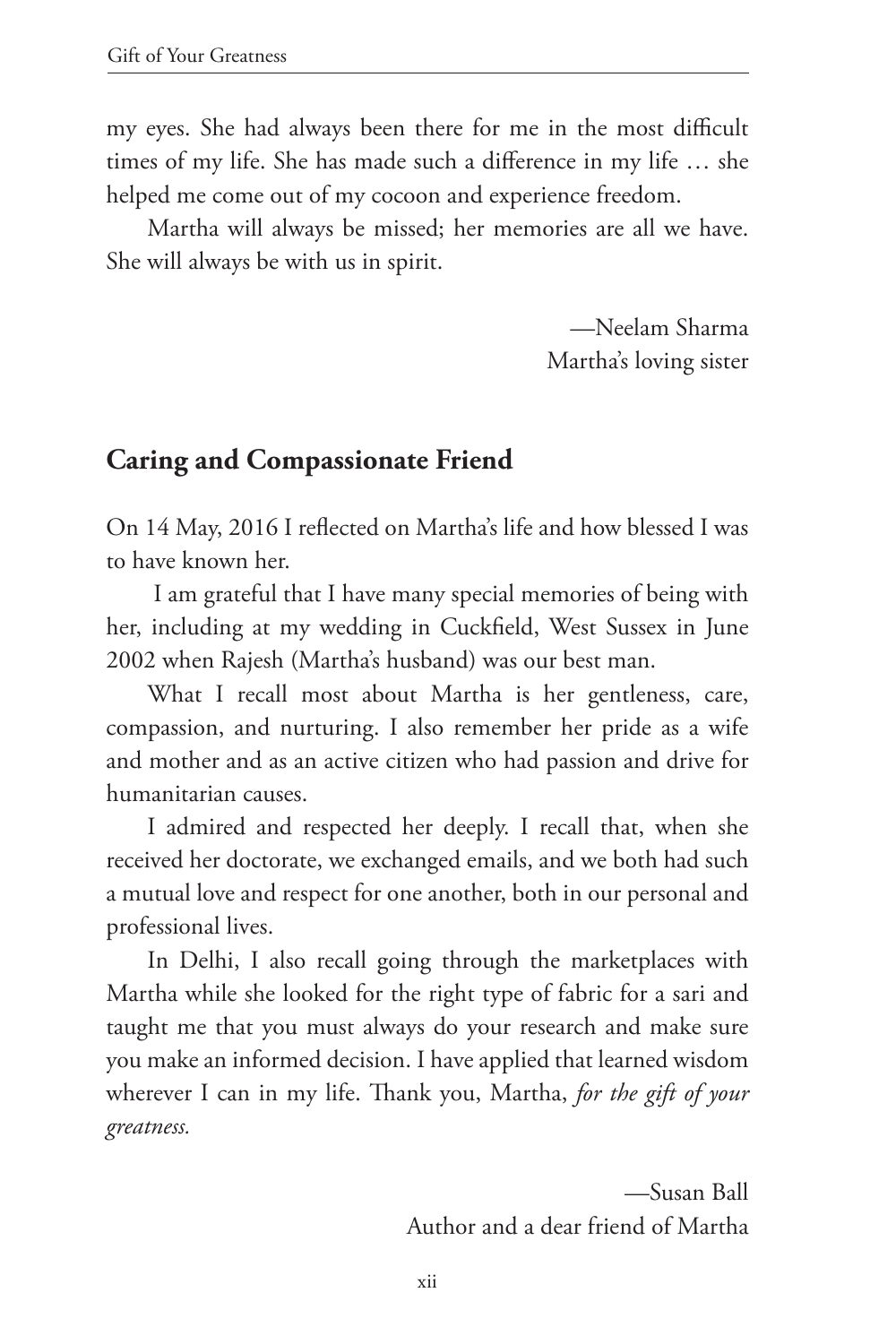# *Your Reflections*

*If you have lost a loved one, what is their story? What are the special memories you have of them that you hold close to your heart? How do they shine through you? What is their legacy to the world?*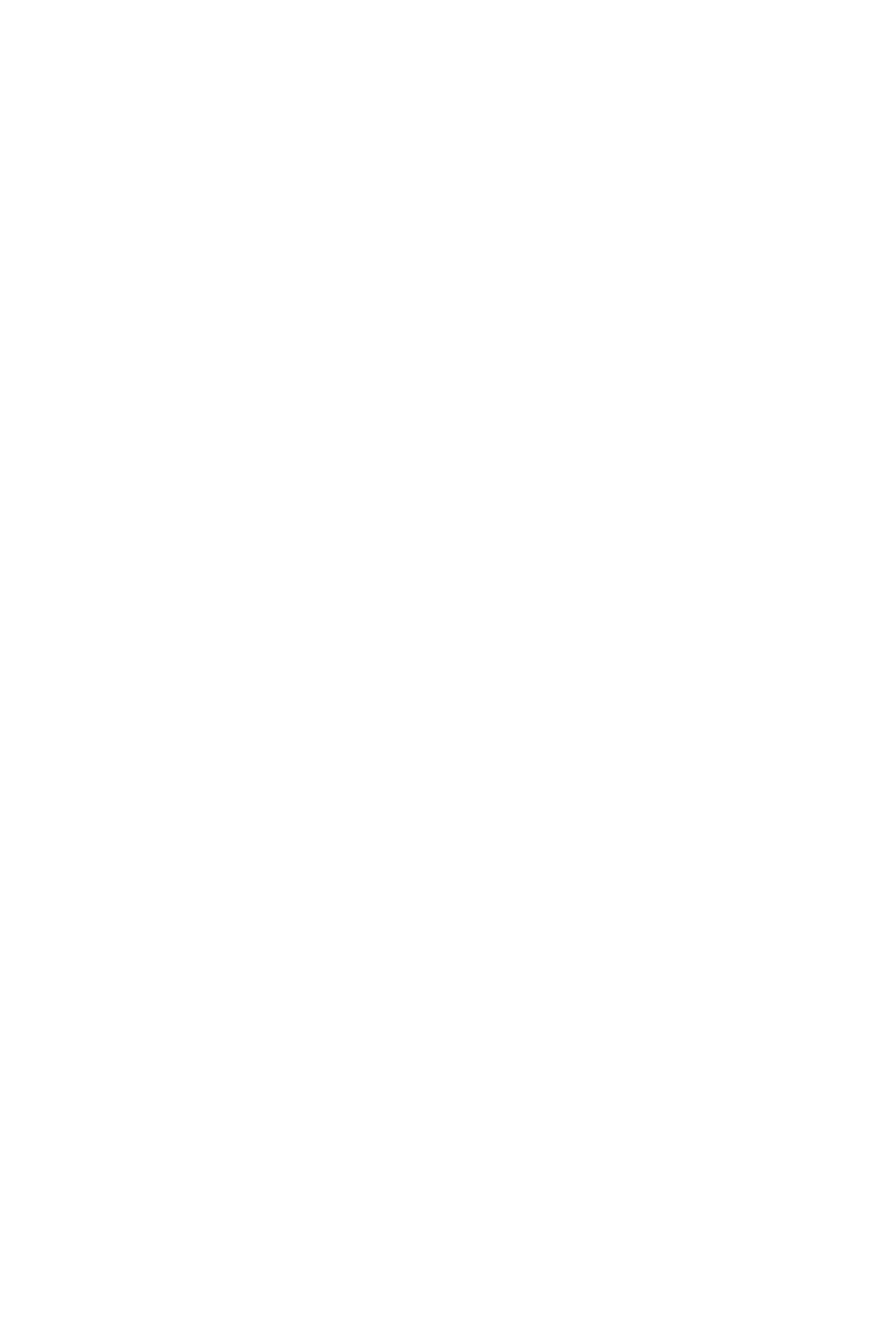### Chapter 1

# Gift of Grieving and Healing

*To all those who have suffered and are still suffering Live—Love—Celebrate WE ARE NOT AT THE END this is just the beginning …*



#### TWO ANGELS

Chicken nuggets, chips, laughing, Unsettled nights, swimming, Fighting, mayhem siblings, sleeping, School, homework, birthday party, screaming, Friends, family, church, loving, Pain, hurting, crying, Anger, shock, nightmares, sleepless nights, guilt, isolation, Patience, grace, loving, living, sharing, courage, celebrating Each day passing without you, So many thoughts, I'm holding tight Laughter, growing, surpassing, all you who thought they knew Blossoming, entwining, fighting, beautiful and kind Soul so deep, Pleased, knowing we knew we couldn't have asked you to do more, strength, love of life complete Learning, time, precious girl, Holding hands … Two angels In Memory of Elizabeth—Aged 16 (26/8/1989–19/03/2006) In Memory of Anna—Aged 29 (18/10/1985–16/4/2015)

> *Written with love by Robyn Loats Hamilton, Victoria, Australia May 2016*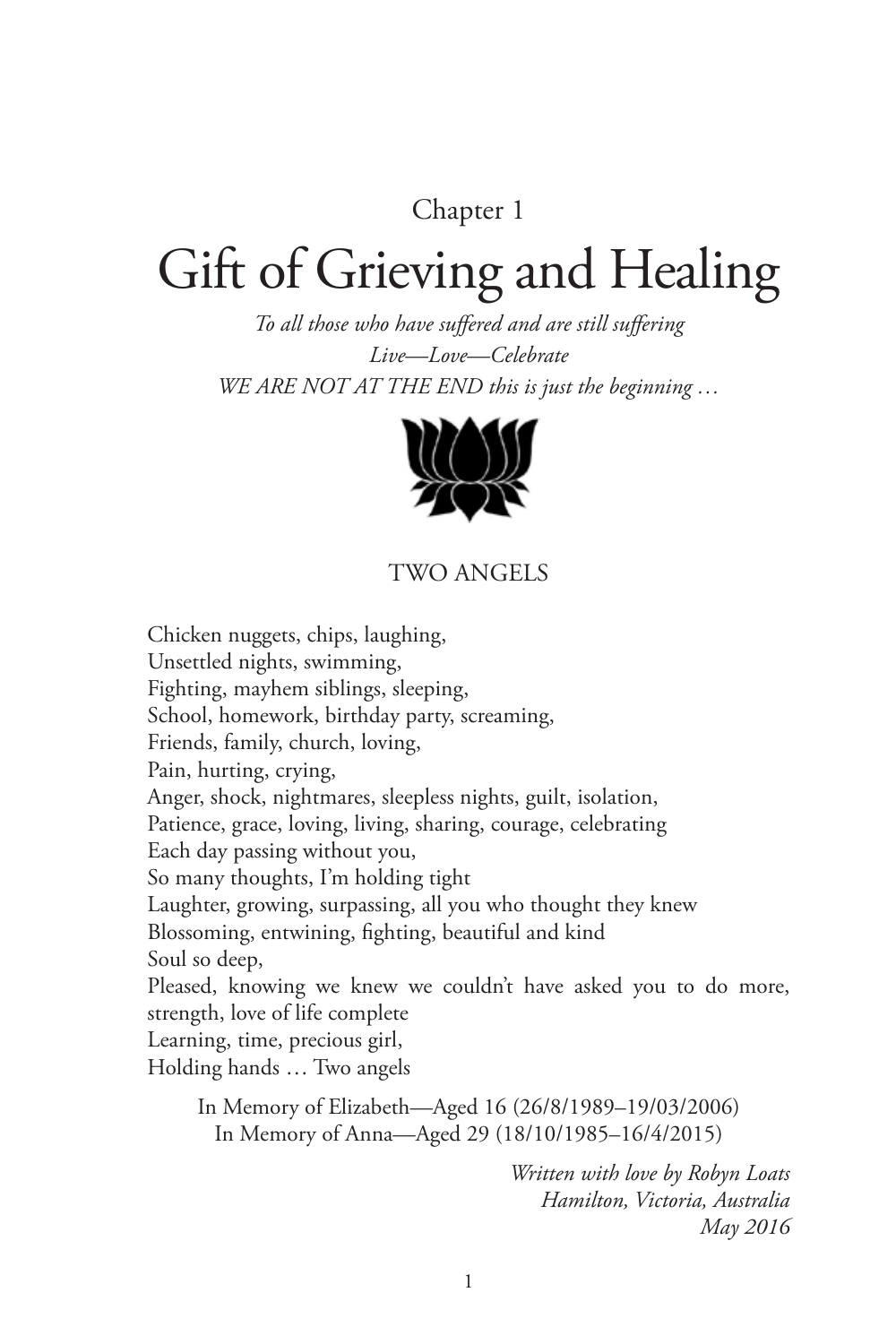This beautiful poem was written for the Western District<br>Health Service Palliative Care Thanksgiving Service for<br>National Palliative Care Week this year. It was written by a<br>very dear friend of mine, Robyn Loats. Health Service Palliative Care Thanksgiving Service for National Palliative Care Week this year. It was written by a very dear friend of mine, Robyn Loats.

Little did we know when we first met in the mid-seventies that our lives would continue to entwine in such a profound way. We have shared the loss of Robyn's first husband Nigel (aged 32 years), her daughter Elizabeth (aged 16 years), and the loss of my daughter Anna (aged 29 years). We are now both working in very similar professions. In Robyn's case, she is working in the area of palliative care and sharing her life lessons through her lived experience.

I feel that the best way to share this poignant story with you is to start at the very beginning, when I first met this remarkable, caring, and loving woman …

Robyn was married to my first husband's school mate, Nigel. They had both attended Timbertop at Geelong Grammar School, where many prominent and successful students had attended this highly acclaimed leadership course. In this particular close-knit group of 1967 were Nigel, Michael, John, Tim, and Charles—the latter being Prince Charles, which shows how even English royalty was attracted to come to Australia to attend Timbertop.

However, from my own recollection of hearing conversations much later about their 'days in Timbertop', they were clearly appreciative of being given such an opportunity; however, very little was said about what it was really like. Suffice to say, friendships were forged and the 'commoners' kept in touch with one another for years after they left Timbertop.

A love of old vehicles formed the basis of a friendship that connected my first husband Michael with Nigel. Often there would be car rallies and, on one such occasion, Nigel and Robyn, his wife, drove from Geelong, Victoria, to Peregian Beach, Queensland, for a National car rally for vintage vehicles and motorcycles. I recall seeing them arrive at our home in Brisbane en route to Peregian Beach in their old 1928 Armstrong Siddeley. They were exhausted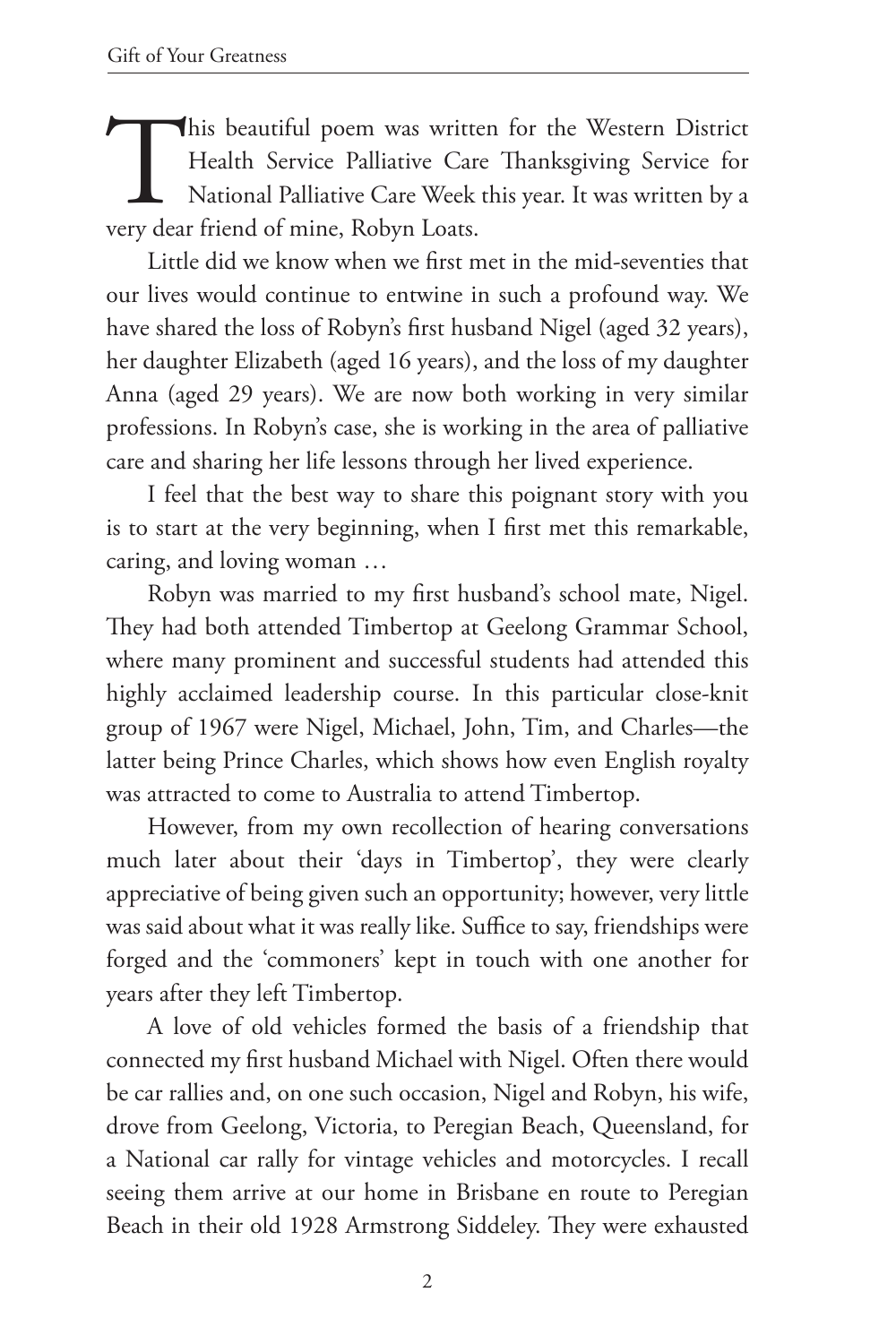after a long drive, during which a few breakdowns had meant getting parts for the car. And, being a vintage car, this also meant getting parts sent to them from Geelong while they waited patiently in temporary accommodation on the Newell Highway. As you can imagine, it caused significant delays but miraculously they made it just in time for the start of the car rally.

They even popped in to see us on their way through to Brisbane for a short time. They told us about the misfortune of their car breaking down several times on the highway. We all agreed that driving classic cars on long trips always comes with some challenges and adventures and we had a good laugh about it together. It was just lovely spending time with them. We knew we would see them again at the rally for the weekend event, where we would enjoy some more quality time with them.

As they were leaving, I recall Nigel saying that his knee hurt and that it was probably all the driving. Particularly the double de-clutching which, in those older vehicles, took quite a bit of effort. So off they went, fortunately with no more mishaps from Brisbane to Peregian Beach, where we reunited with them.

It was a wonderful weekend. There were literally hundreds of vintage and veteran vehicles and motorcycles at the event. The weather was perfect. We just had fun. Anyone who has enjoyed car rallies would appreciate just how special it was being with so many like-minded people who loved restoring and driving those old jalopies, regardless of the challenges they might encounter along the way. That was part of the course. In fact, it added to it!

Upon heading back to Geelong from the rally, Nigel's knee was starting to swell and he wrapped it in a bandage to give it some relief. It was also starting to be painful. When he returned home he found out that he had cancer and that it was aggressive. He was given only a few months to live.

It was such a shock for all of us. He was so young; an only child; just recently married; and at the beginning of his adult life. It just didn't seem fair. Thank goodness he had parents who were able to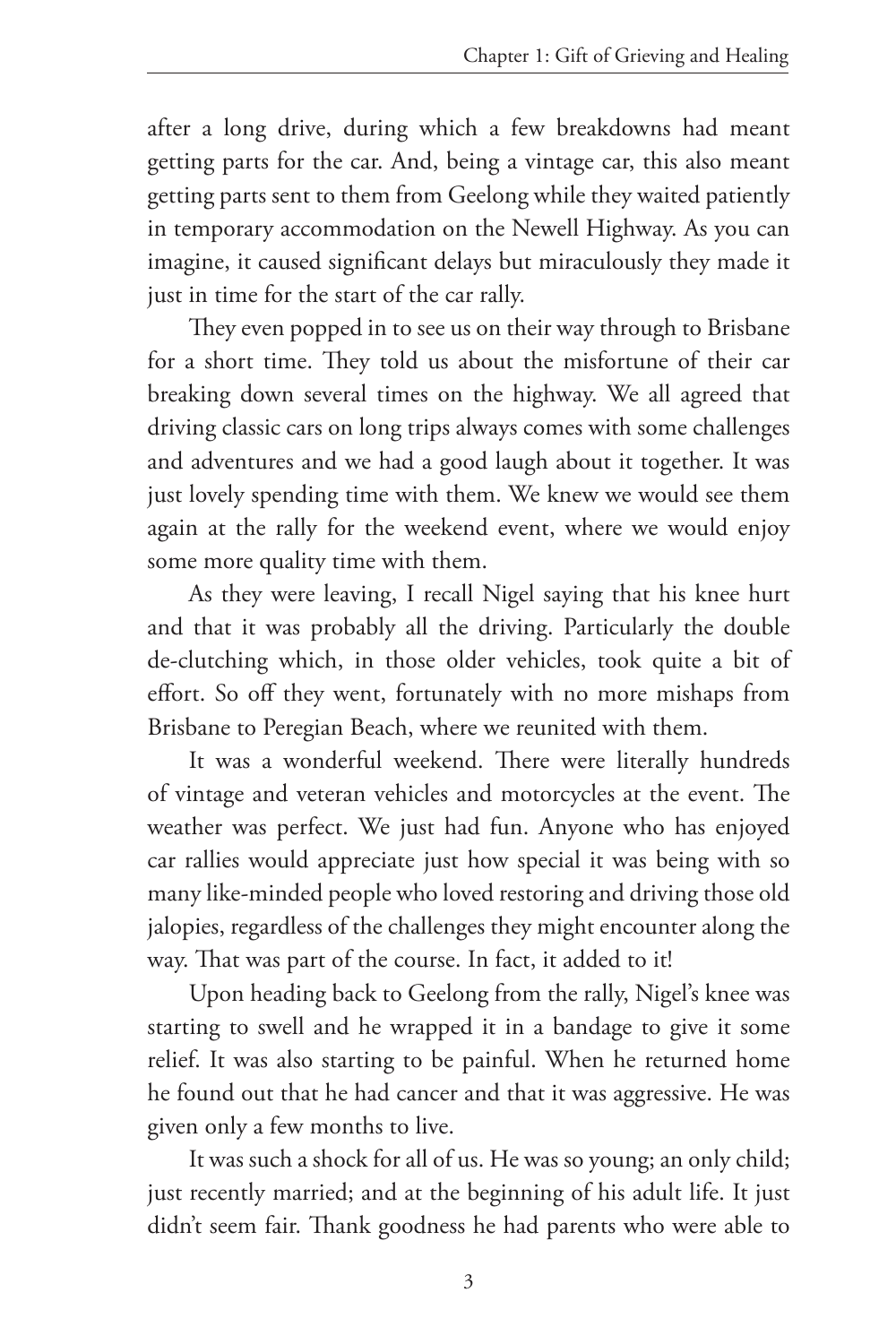be there for him, who loved him dearly, and a wife who had faith, love, compassion, and nurturing in abundance.

Nigel chose to die at home. He also asked if Michael and I could be with him when he died, along with Robyn and his parents.

It was my first encounter with death. I remember arriving at their home and feeling a very beautiful energy. It was peaceful and calm. There was a true sense of being. Every breath Nigel took we knew was bringing him closer to his last and yet he wanted everything to be as normal as possible. He elected to have the people around him that he wanted in his last days on Earth and his wish was honoured. I couldn't imagine how his parents must have felt knowing that their only child/son was going to predecease them and the emptiness and sadness that they must have felt. I remember their strength and fortitude and, most poignantly, all of us being together when Nigel slipped away.

That experience was profound and will be with us forever.

It also reinforced my bond and friendship with Robyn, who was then a widow at the age of 31 years.

I will fast-forward a few years after that to 1985, when I received a phone call from Robyn to ask whether I would be her matron of honour as she was getting married to Kevin. I was elated, and accepted. I had only just had Anna, my second daughter who, at their wedding, was six weeks old. That didn't stop me. I was there with bells on to celebrate their joyous occasion.

Fast-forward again a few more years to 1986–1999, when I would receive regular updates from Robyn about her pregnancies, one after the other. It almost seemed like one a year! We would laugh, when she had child number six, about the fact that, as they were all girls, now they had their very own softball team! I loved getting those calls from Robyn, either announcing a pregnancy or announcing a birth. Either way, it was impressive—and so were her beautiful girls.

But then one day I received a totally unexpected phone call from Robyn. It was such a shock. In the night, Elizabeth, one of their beautiful daughters, had died in her sleep. She was 16 years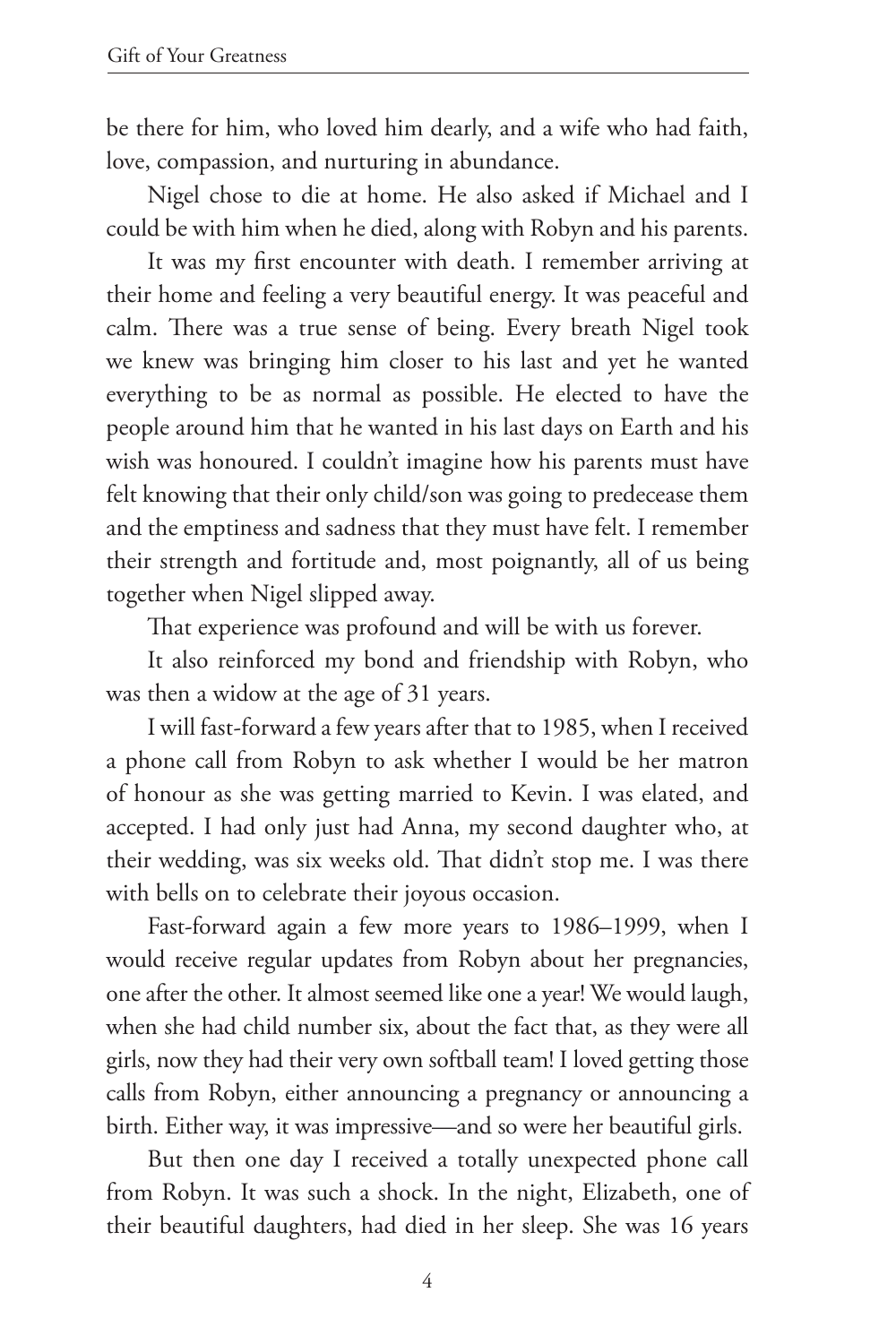of age. I flew down to be with Robyn the next day as I just couldn't comprehend it. I wanted to be with her, Kevin, and the girls.

Everything in Elizabeth's room was as though time had stood still. Her guinea pig was waiting to be fed and its water needed to be filled. Her top bunk, where she had slept and not woken up, was still unmade from the previous night. It was surreal. It was as though we were in slow motion and nothing was sinking in. I couldn't imagine the pain and anguish for Robyn and Kevin and her strong, courageous girls, who had lost a sister, while an autopsy was carried out.

Year after year they went through horrendous hardship as forensics did further tests trying to determine what caused Elizabeth's death. That period of waiting for the result must have been almost impossible for their family to endure.

Eventually a result was determined: Elizabeth's death had been caused by a seizure while she was sleeping.

Even with the findings, the family still endured more when they all had to be tested to make sure that they didn't have similar epileptic tendencies.

*I asked Robyn at the time how she got through, and her answer was, "Through faith. We knew we would get through." And they have. Robyn and Kevin have shown that even with the greatest adversity, they have been resilient. By having faith and hope their family has grown tall and strong with lasting memories of their beloved daughter and sister, Elizabeth, who will be in their hearts forever. (Refer to Life Lesson 1.)*

The next profound moment was when I phoned Robyn on 16 April, 2015 to share my very sad news that my daughter Anna had passed away at 29 years of age. Robyn and Kevin, along with my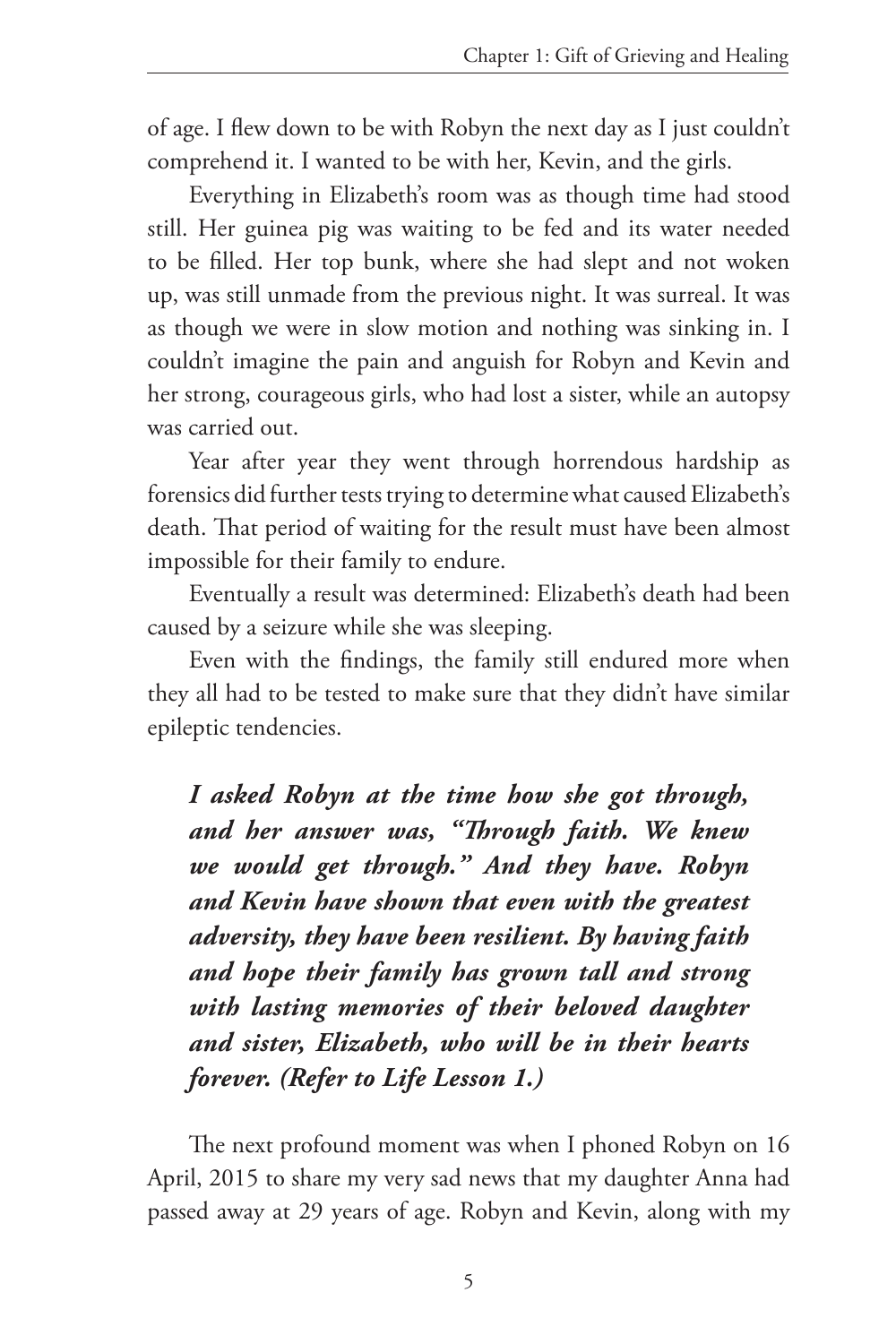wonderful friend Barbara, came to be with me the next day. It was as though what we had experienced all those years ago with Elizabeth's passing was now turned on its head, and I needed Robyn to be by my side after I had just lost my youngest child.

My own recollection is that it felt very strange the day after Anna died. Everything that had once been normal was no longer normal. Everything was topsy-turvy. I was in overdrive. Even though I had prior warning that Anna was at end-of-life, unlike in Elizabeth's case, it still didn't make it any easier. Having family and friends around at that time was comforting as everyone was so supportive and loving and they, too, were experiencing the same sense of disbelief and sadness. There was a feeling of emptiness. I kept imagining seeing Anna coming toward me and saying 'good girl' or 'my mum' as she often did—but suddenly I realised I wouldn't hear those words again.

The year that followed for me had its ups and downs. I wrote a book, as so many people asked 'what were the lessons from Anna's 29 years?', knowing that she was one of the few to have lived with her condition to adulthood. I was focussed and it gave me a channel through which to express my grief. I knew that if it enabled one other person to make their journey a little easier then it was worth sharing the valuable knowledge. In fact, the turnaround time from when I started writing to when the book was published was three months. It was as though I had compiled all the information, the evidence, and the stories in my head for twenty-nine years, waiting for the right time to put it in writing and share Anna's remarkable story. The life lessons came naturally as they were indeed what Anna had shared with us through her strength of character, resilience, and fortitude.

I was proud to launch *Universal Life Lessons from My Brilliant Blue Bohemian Butterfly* on 23 August, 2015 at the Children's Westmead Hospital in Sydney, where there was a conference of the VCFS (Velocardiofacial syndrome) 22q11 Foundation. VCFS/deletion 22q11 is the most common microdeletion syndrome. The syndrome often presents with cleft palates and congenital heart disease.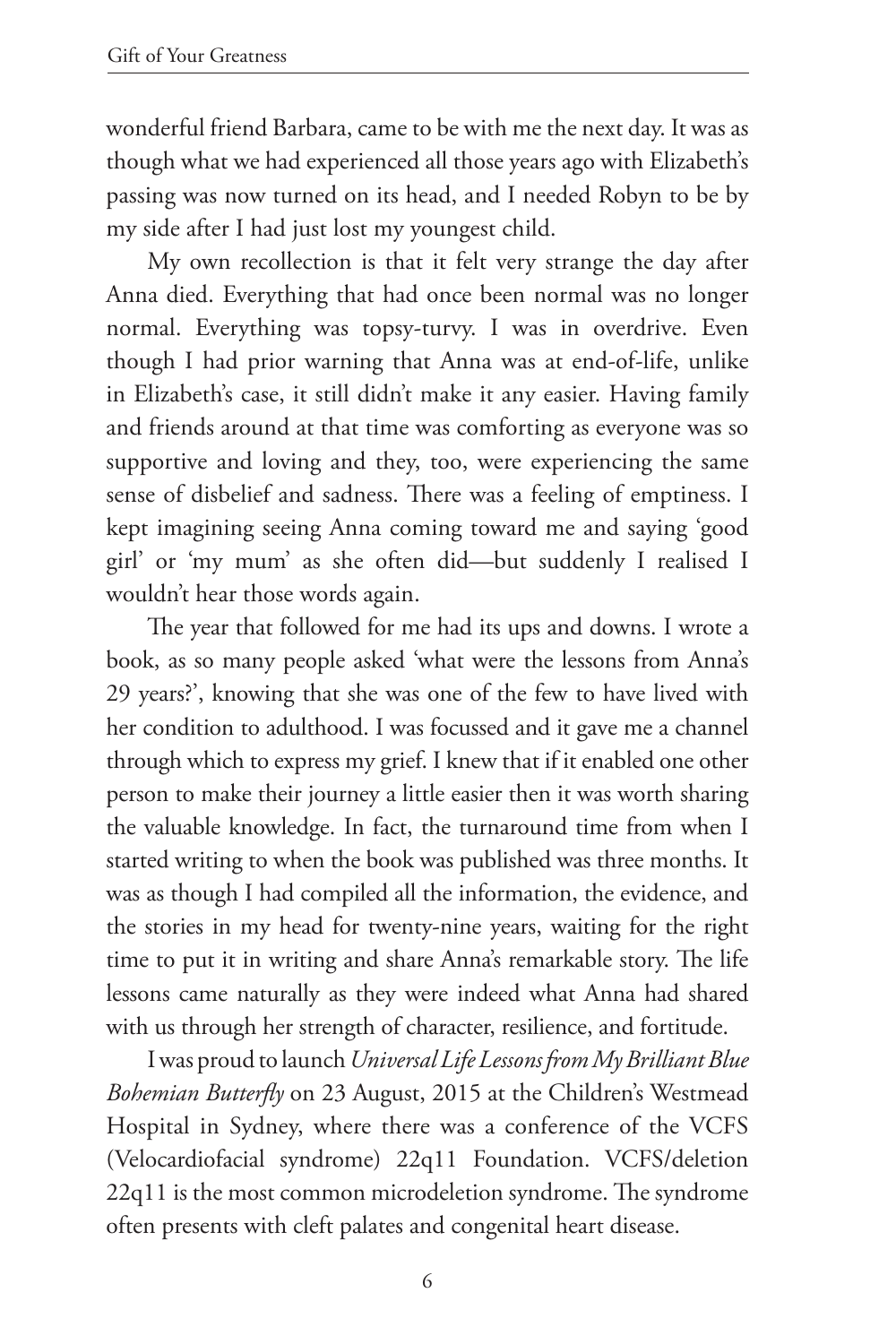In Anna's case, she had Chromosome 22 Ring, which is a rare chromosomal disorder where genetic material from one or both ends of chromosome 22 is missing and the two broken ends have re-joined to form a ring. Our family always focussed on Anna's personality, strengths, and abilities, rather than the condition that impacted on her mental development, co-ordination, and, later in her life, presented multiple brain tumours.

When Anna was born there were very few known cases in the world of Chromosome 22 Ring. To have lived to adulthood with such gusto was testimony to Anna's fortitude and stamina and her love of life.

I recall not long after Anna's passing, I went on a pilgrimage just prior to writing my first book honouring Anna's amazing life and the lessons learned. It was a quiet, spiritual retreat during which time I stayed in a beach studio where I could finish the painting that Anna and I had been working on together, reflecting on her life and all its twists and turns. I collected sea shells. I cried when I wanted to cry and I slept when I needed to sleep. I enjoyed my solitude for four days.

I thought I had done my grieving. I hadn't. I had simply started.

I then went on an overseas trip. It was very ambitious. I was not ready. I was raw and before boarding the plane I felt completely bereft. It was as though the trip I had been planning in my head during Anna's end-of life—to go to Greece with my friend Anne-Christine—that had kept me going, was suddenly too hard for me to even contemplate. However, I proceeded with the plans even though I felt numb and not able to even get excited about the adventure I had dreamed of for so long. As it turned out the trip itself was important—there was no doubt that I was meant to go on it.

I am eternally grateful to Anne-Christine for how she coped with a very different 'Susan' on that trip. I was thoughtless and certainly not mindful. I got through each day ticking the box of each island that we saw. The only time I really appreciated my 'presence' in Greece was when I jaunted off by myself to Santorini for the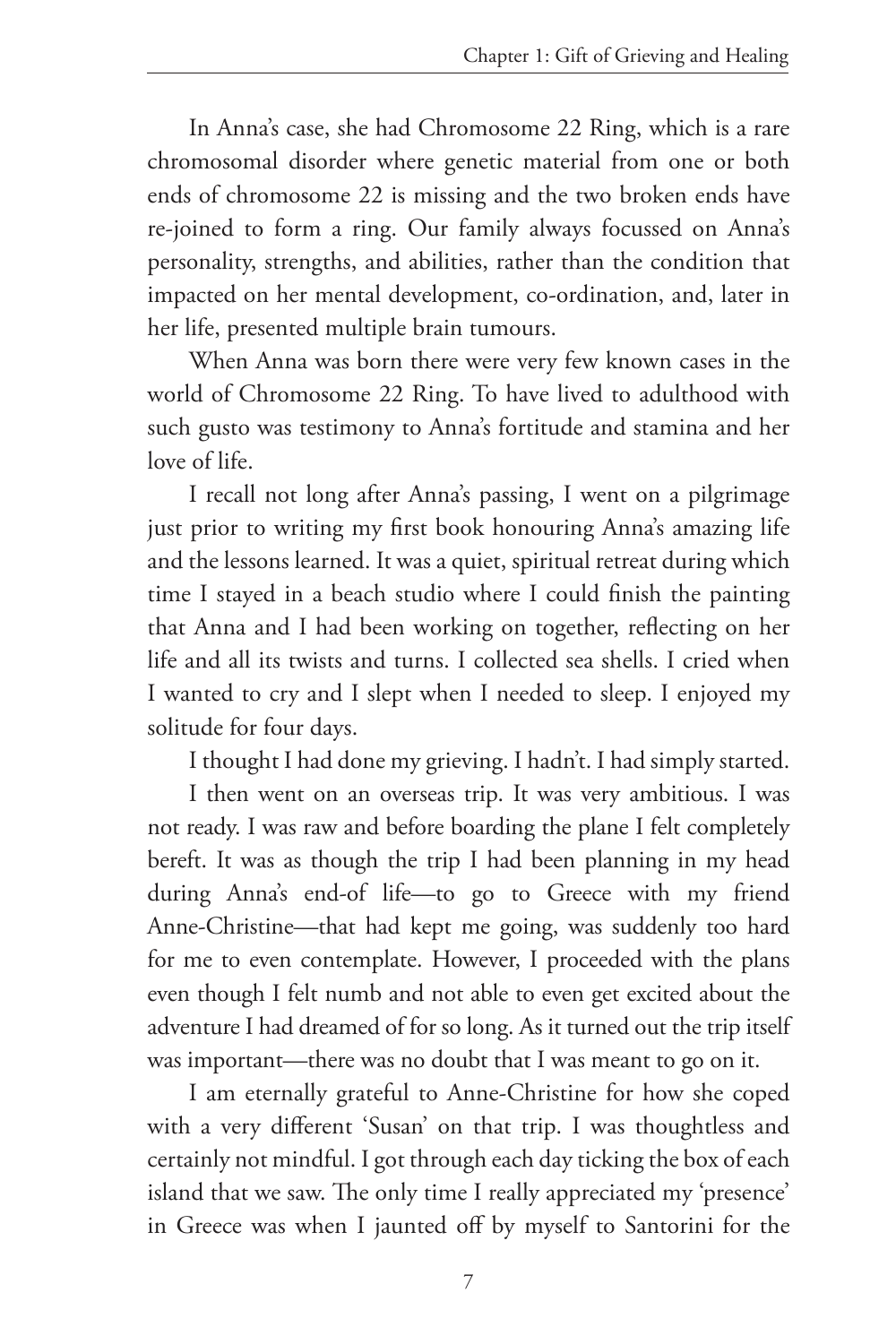day. It was as though I was guided to sit in one of the cafés with a panoramic view overlooking the Mediterranean and the white and blue ancient homes that had been built into the mountain. I stared at the magnificent view and I felt totally 'present' and at peace with the world. I knew I was exactly where I was meant to be at that exact moment in time. I just couldn't move as the feeling of joy simply overwhelmed me and I sat there for hours and let the world go by.

It was only when I returned home from my trip that I saw that the large painting of Santorini that I hung above my bed during Anna's end-of-life showed the café where I sat in its full glory. It made me smile and feel that for whatever reason I had gone to Greece, it was where I was meant to go at that particular time in my life when I was rudderless.

It was also at the end of that trip that I realised that I had lost my identity. I had always seen myself as Anna's mum. I would always be her mum, and my eldest daughter Claire's mum, but it was different now.

It overwhelmed me. I phoned Claire, who I was due to visit in the United Kingdom several weeks later. She heard in my voice that I was not coping. She invited me to come to her home earlier and try to get a flight to the UK the next day. I did exactly that.

I can only recall again the feeling of vulnerability and sadness. Claire was wonderful, she had prepared for my visit, although I don't feel she expected to see her mother quite as broken as I was. She had only ever seen me as an 'iron lady'. This was another different experience for us both. And, of course, we were both grieving.

During my stay, I realised I was not making coherent decisions. I would make a decision and then analyse that decision for hours, sometimes days, as to whether it was the right one. It was exhausting. Claire gave me some tools to enable me to 'let go' and release my stress through trusting in my decisions, regardless of whether they were good or not.

When I look back, this was the hardest period for me. It was October. My milestone birthday was coming up and, two weeks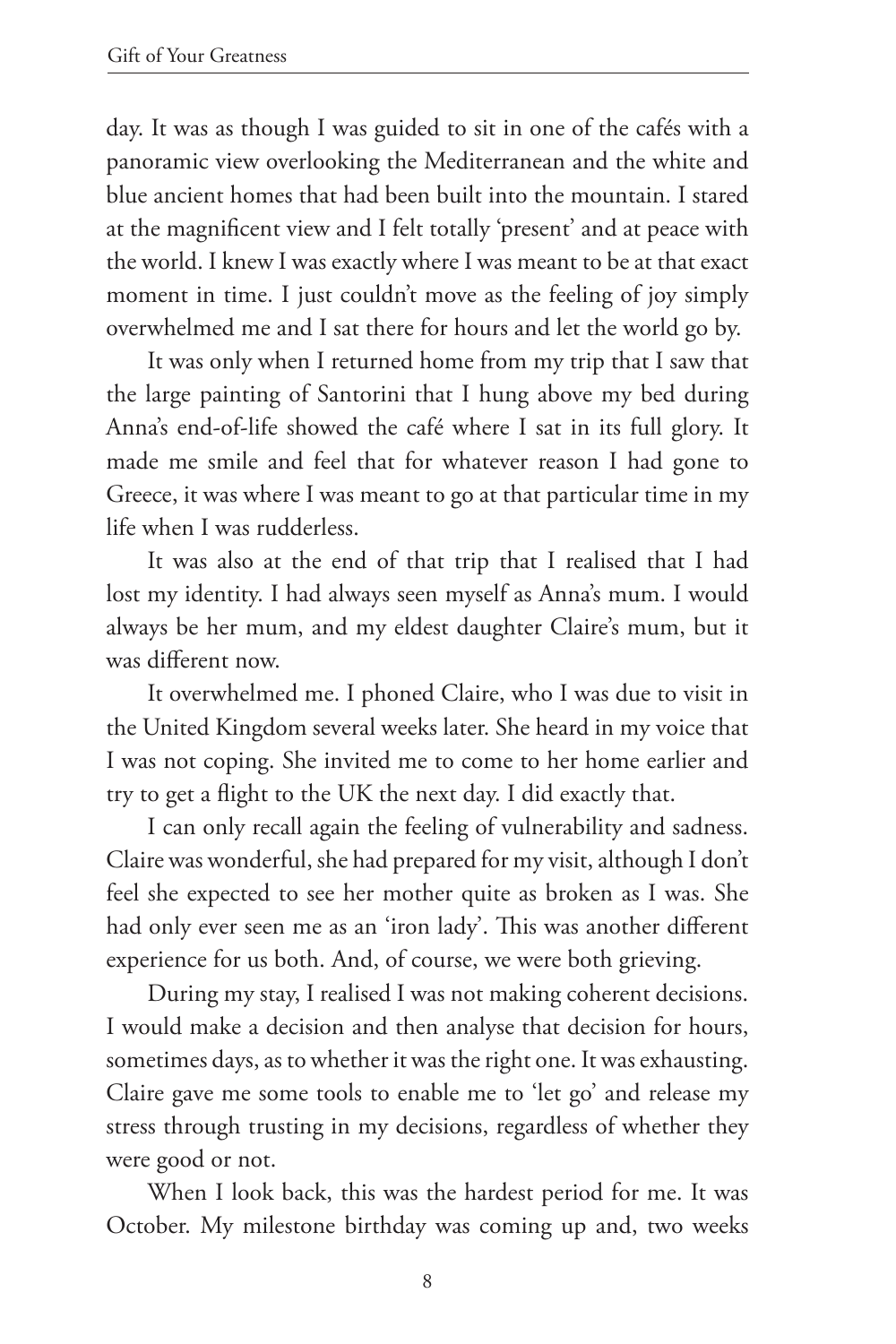after that, Anna's milestone birthday was looming. It was weighing me down as I had a vision of putting on an event to celebrate Anna's life on 18 October with her friends that she had gone to school with in Cuckfield in West Sussex, who kept in touch with our family.

Claire, again, was wise. She saw what was happening to me and that I was overwhelmed. She gently explained that she was so happy I was with them for my  $60<sup>th</sup>$  birthday.

They wanted to celebrate that special day with me: to focus on my birthday and focus on celebrating the start of my new life.

Claire also suggested that I should reconsider having a celebration for Anna's 30<sup>th</sup> as, if Anna's friends wanted to do that, they could. She felt that I had done everything for Anna and now I had to know when to stop. I was grateful to Claire for her insightful words as I needed someone to tell me I had to get on with my life.

I had a marvellous birthday thanks to Claire, Jamie, Jake, and Mia, and Sally, who is a good friend of the family, also joined us for lunch. Claire made such a fuss with balloons, streamers, and us dressing up in similar gear to go to the Hilton in our jeans, boots, and leather jackets. The poor doorman didn't know what had hit him when we arrived and Claire asked him to take our photo at the revolving door at the front entrance of the posh hotel in Brighton. She then invited me to have a cocktail at the bar, and, not being a drinker, I was just happy to have a lemon lime and bitters.

But that clearly was not good enough. Claire insisted that I should have a cocktail and order one at the bar, which I duly did. Claire, unbeknownst to me, took my photograph and put it on Facebook saying, "This is my mother at the bar at The Hilton, seen having a cocktail!"

It made me laugh. In fact, I saw Claire that night radiate her love and pride for me. It was I who was proud of her. She had gotten me through the most difficult of times and yet she was also grieving. In my view, that shows a remarkable strength of character. I will always be grateful for Claire's love and nurturing when I needed it the most.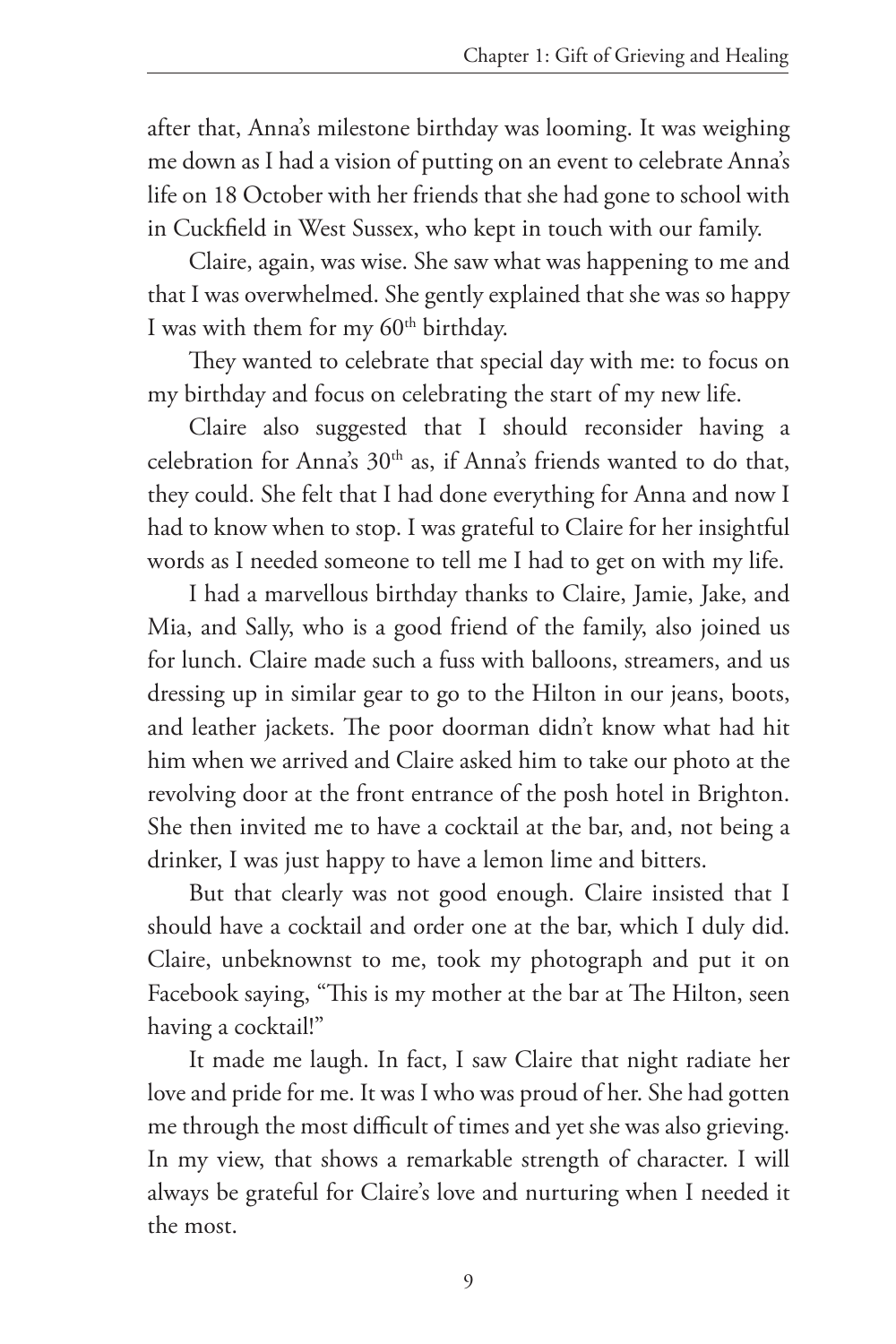I returned home to Brisbane and I still felt lost. I had no sense of belonging.

I was going to go on a trip of self-discovery to Myanmar with another dear friend, Pat, who had seen that I was very low before I left for my European trip and had offered a place to come with her to Myanmar three weeks after I got back.

Again, I felt I wasn't ready. This was different. Not only was I not ready, I simply wasn't strong enough, neither emotionally nor physically, to go. I needed to stay put and not run away from my grief. I had to face it.

*I honestly believe that was when my decision-making 'with clarity' started to return. It was as though I had given myself permission to start releasing and letting go through simply being sad. I stayed home and kept to myself, which was very unusual for me. (Refer to Life Lesson 2.)*

I applied for jobs in the disability sector, mainly up the Sunshine Coast as I felt it was time to make a sea-change.

However, the life lesson came in an unexpected place. I was asked to attend a job interview for a position in the area of fundraising, specifically focusing on bequests and major gifts. I had been referred through a fellow Rotarian who knew me both personally and professionally.

The job was in the city of Brisbane and it was in an area of work that, although I had established foundations and I was certainly a philanthropist, I had never considered.

It was as though, when the job offer was made, I started my new professional life. It also marked the beginning of a new chapter of my life. It truly was a blessing.

My learnings have been to trust in divine timing and to not have to know 'how' things will evolve as they will evolve naturally. To be able to trust that the path you are on is the right one as long as you have faith.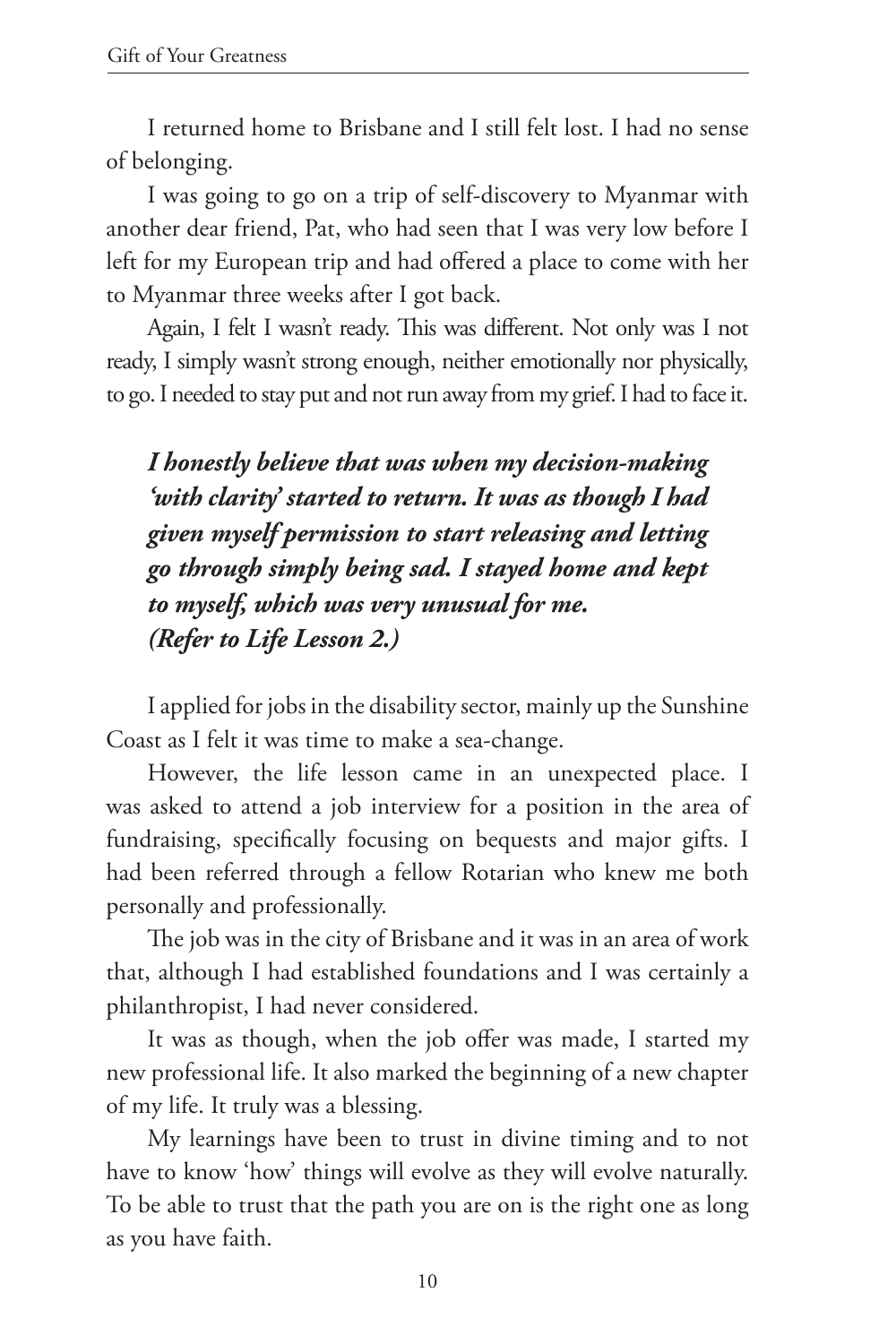It is one of the poignant lessons in this book, *Universal Life Lessons: Gift of Your Greatness*, to share the revelation of being able to trust that wherever you are at that point in time is the right place and that by not forcing things to happen, they will, as they are meant to, evolve naturally.

# *When things are right, like a jigsaw puzzle, they will slot into place. Trust in divine timing. (Refer to Life Lesson 3.)*

I would like to share how I know that 'I am in the right place, right now' …

Just over one year ago, I attended the Thanksgiving service at St John's Cathedral, Brisbane during National Palliative Care Week. Anna had only just passed away weeks before. I remember walking into the service and it was as though I knew everyone in the cathedral

… faces that were all familiar, faces that were from different times in my life. It was as though my own life flashed before me.

There were people I had worked with, staff from the palliative care team, several social workers that had supported me over the years: that was the first sign that I was in the right place.

Unbeknownst to me as I sat down on the pew, next to me was the counsellor who had enabled me to leave Anna after being with her for several hours after her passing. I remember how Anne had been able to gently pry me away and made me feel comfortable at the thought of leaving Anna after all those years of being by her side. I was meant to sit next to Anne that day in the cathedral. That was another sign.

After the service there came a morning tea. It was a very reverent time where everyone was there to recognise a loved one they had lost and shared their stories with one another in fellowship.

In a conversation with the organisers, I was asked whether I would be interested in giving an address at the next Thanksgiving service for National Palliative Care Week and I graciously accepted.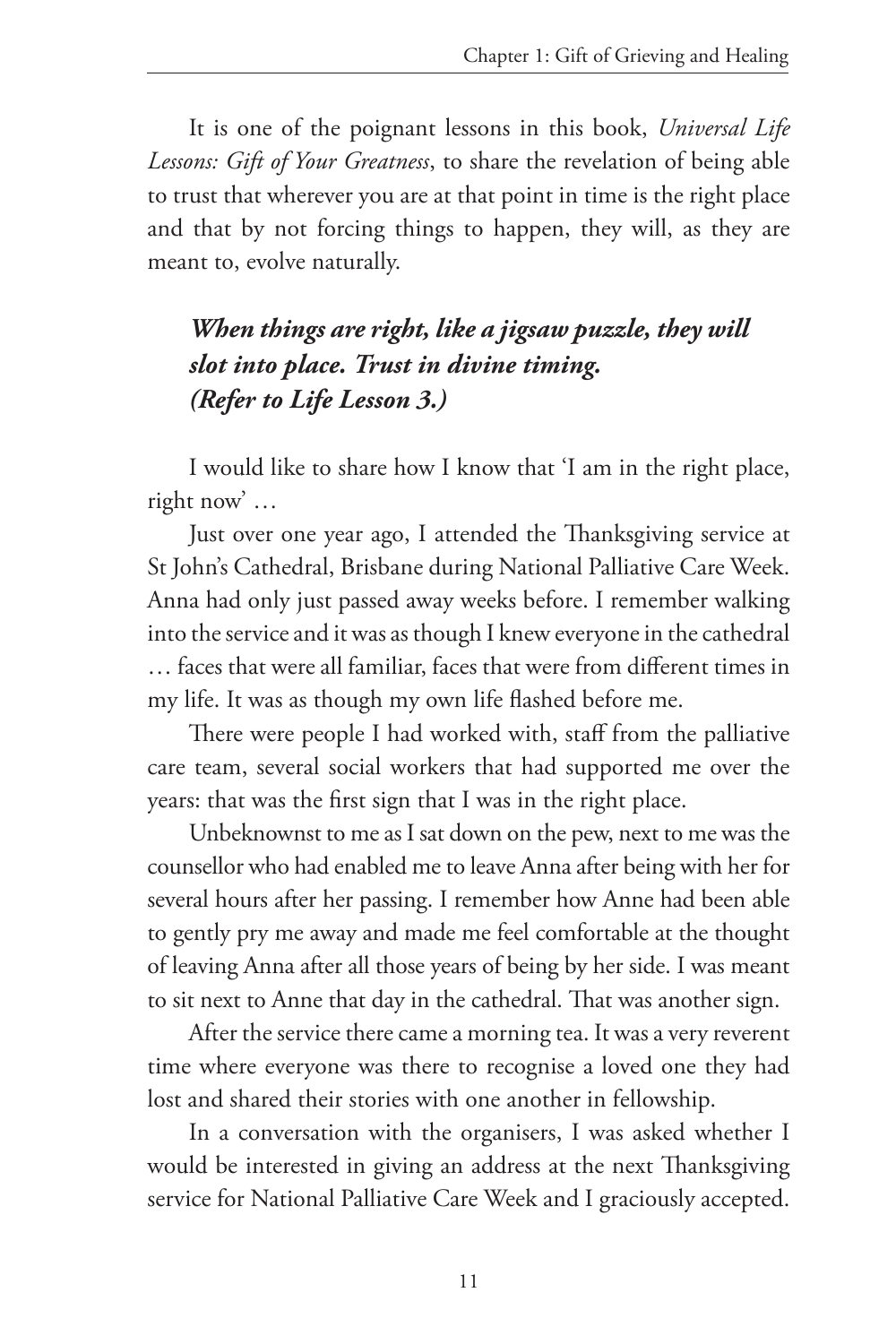I felt that I would be ready by then and I wanted to share Anna's story.

I began my address (which I share with you later in this book) on Friday, 27 May with an impromptu opening: *One year ago when I was asked to give this address today here in St John's Cathedral, I did not know that I would be part of the Anglican family and, as I stand here, I know I am exactly where I am meant to be.*

I could feel that Anna had had a hand in the plan and that it was no surprise to her at all. She already knew that I was going to find the right path for me and that I just needed some guidance through my very wise daughters.

During National Palliative Care Week, Robyn too had been approached to speak at a Thanksgiving service in her region of Hamilton. She chose to write the beautiful poem 'Two Angels' as part of her address.

It is a truly beautiful memory of Elizabeth and Anna who are, I'm sure, holding hands and sending their love and their greatness, which shines through us and enables us to heal.



*This precious photograph shows Elizabeth expressing her free spirit and love of life on a beautiful day at her home when she was 14 years of age. The family had just come home from church.*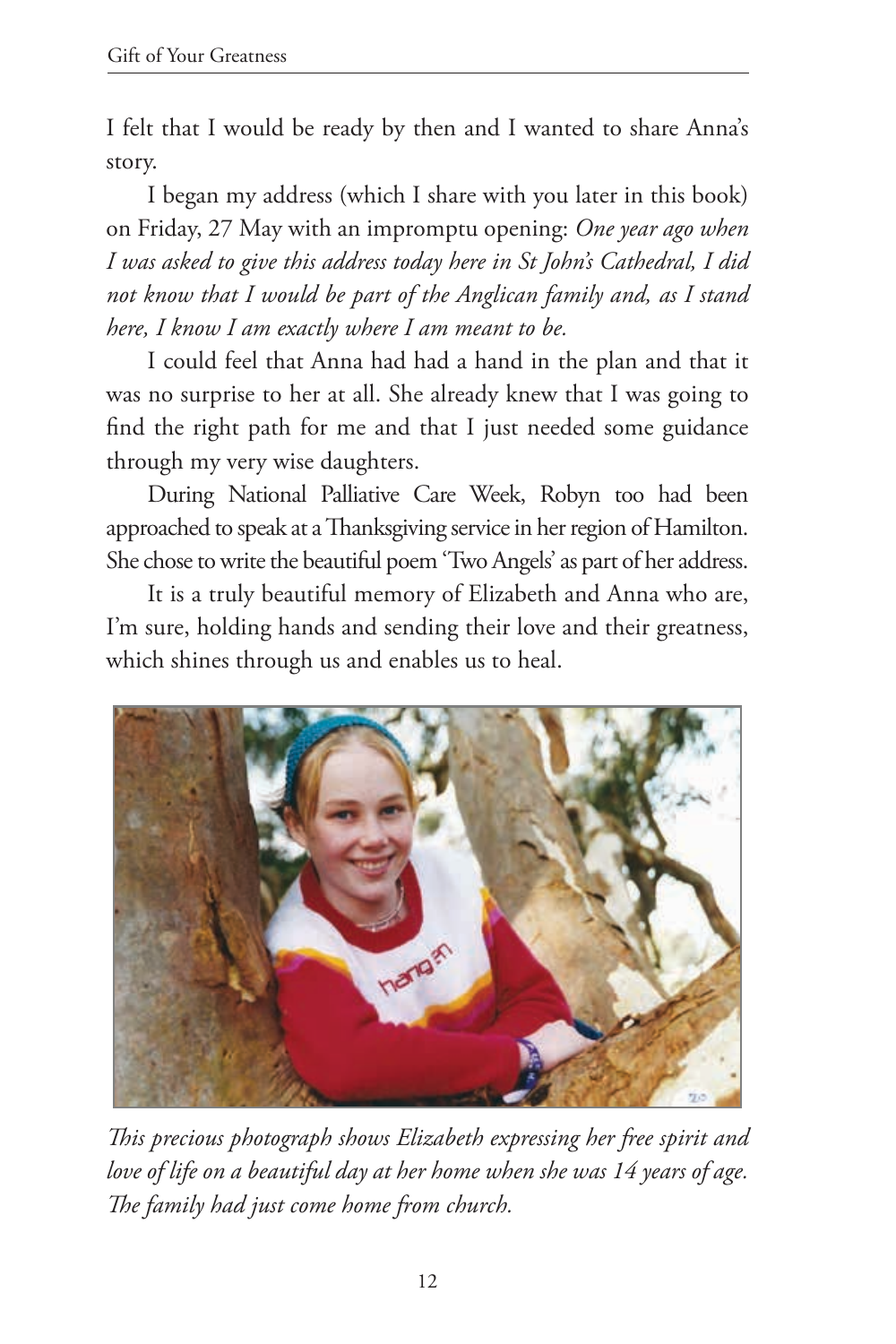

*This photograph of Anna Rose Paas was taken on her 27th birthday in 2012 when she was ready to go out to celebrate with her special friends. It shows Anna's joy and happiness.*

Both of these wonderful women brought so much love to so many. Although their lives were cut short, and we miss their presence every day, it is the memories of them as fun-loving, kind, compassionate, and happy people that remain in our hearts forever.

Thank you, Anna and Elizabeth, for the gifts of your greatness that will live on in our hearts for eternity.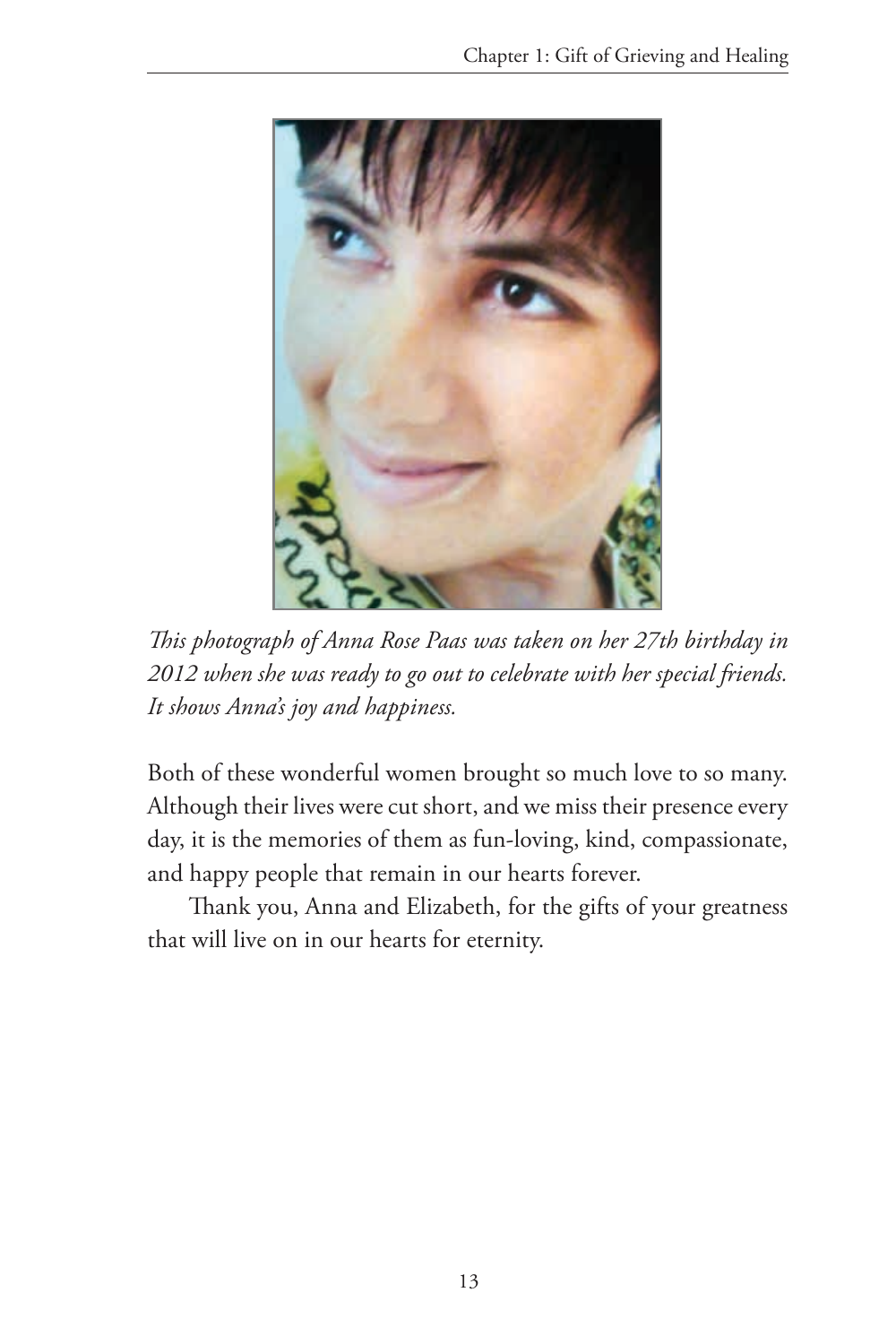# *Your Reflections*

*How did you cope with the loss of someone you loved? Did you have someone you could talk to about your loss? Do you need to release some of those emotions now? How did you overcome any anger or resentment?* 

*Your Life Lessons*

#### LIFE LESSON 1:

*Have faith and seek support from your loved ones who will give you strength to cope with your loss.*

### LIFE LESSON 2:

*Give yourself permission to be sad so that you can start releasing your emotions.*

#### LIFE LESSON 3:

*Trust in divine timing.*